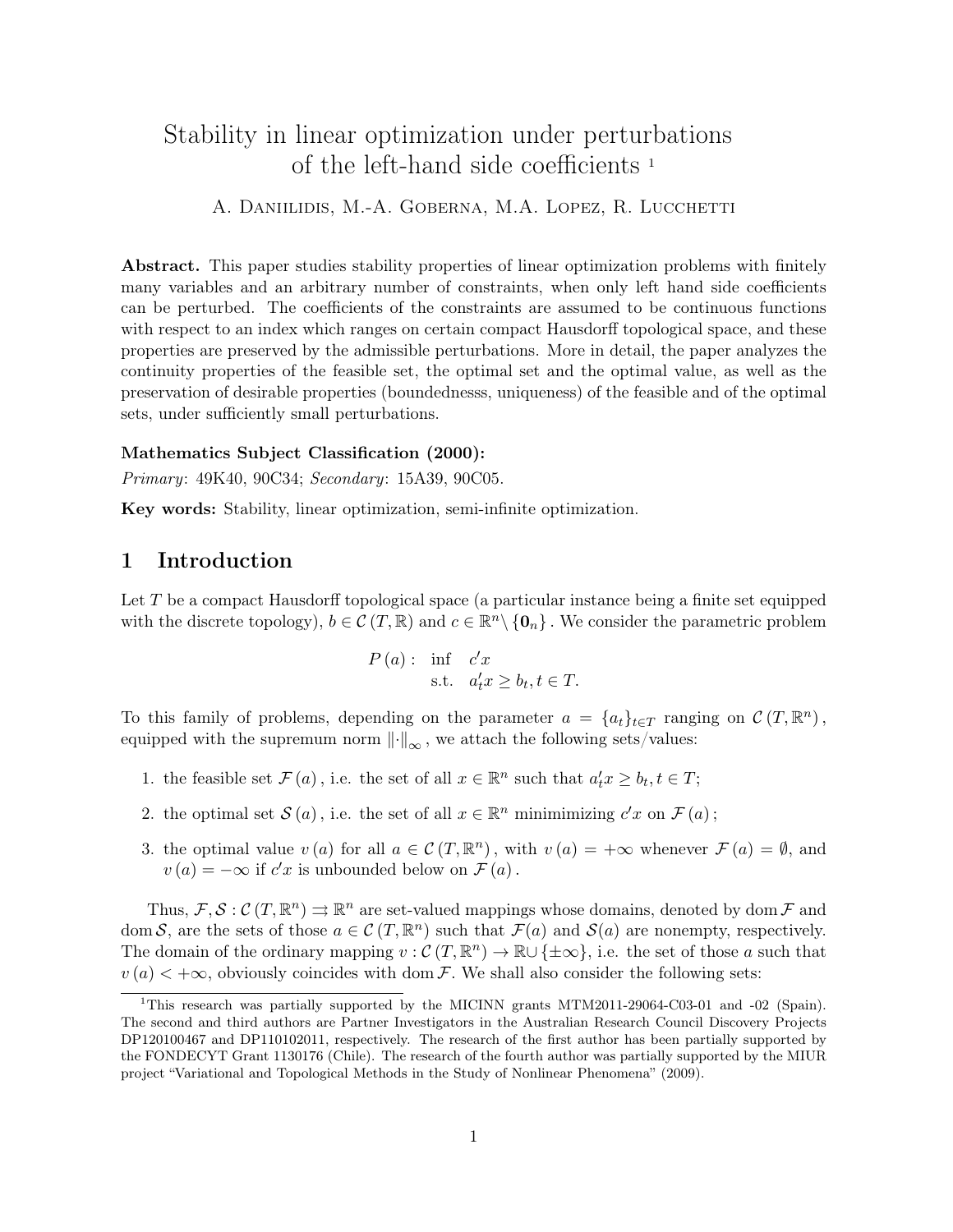- 1.  $\mathcal{B}_\mathcal{F}$  is the set of parameters a such that  $\mathcal{F}(a)$  is nonempty and bounded;
- 2.  $\mathcal{U}_{\mathcal{F}}$  is the set of parameters a such that  $\mathcal{F}(a)$  is a singleton;
- 3.  $\mathcal{B}_{\mathcal{S}}$  is the set of parameters a such that  $\mathcal{S}(a)$  is nonempty and bounded;
- 4.  $U<sub>S</sub>$  is the set of parameters a such that  $S(a)$  is a singleton.

In this paper we are mainly interested in the description of relevant topological and continuity properties of  $\mathcal{F}, \mathcal{S}$  and v. In particular, about the issue of continuity, we focus on upper/lower semicontinuity properties of  $\mathcal{F}, \mathcal{S}$  with respect to perturbations. We aim at characterizing parameters  $a \in \mathcal{C}(T,\mathbb{R}^n)$  for which properties like boundedness of feasible/optimal set remain invariant under small perturbations. This question can be reformulated in terms of characterizing the topological interior of the sets  $\mathcal{B}_{\mathcal{F}}$ ,  $\mathcal{U}_{\mathcal{F}}$ ,  $\mathcal{B}_{\mathcal{S}}$  and  $\mathcal{U}_{\mathcal{S}}$ . A more general approach would consist in considering parameters a ranging on a subset  $\Omega$  of  $\mathcal{C}(T,\mathbb{R}^n)$ , that is, restricting the set of allowed perturbations, see Example 1.2. In this work we shall only consider the case  $\Omega = \mathcal{C}(T, \mathbb{R}^n).$ 

Let us also point out that we consider only left-hand side perturbations, in the sense that vectors c (objective function) and b (right-hand side coefficients) are kept fixed in this setting. This ostensibly innocent detail eventually increases the difficulty of the study. The same phenomenon arises in sensitivity analysis in linear programming, whose objective consists in estimating the impact on the optimal value of perturbing the data: there exists a wide literature on perturbations of b and c (even on simultaneous perturbations), but few works are devoted to analyze only left-hand side perturbations; the interest of the latter is illustrated by the following examples.

Example 1.1 (finite zero-sum game). This first example comes from game theory, more precisely the setting of two person, finite, zero sum games. They are described by a real valued matrix P, player I chooses a row i player II chooses a column j and the resulting pay-off  $p_{ij}$  is what the second player pays (in algebraic sense) to the first. Thus player I in a sense tries to get the maximum possible, while the second one wishes to minimize payments. The celebrated minimax theorem of von Neumann states that such games have (Nash) equilibria in mixed strategies. Furthermore, Player II can select an optimal strategy by solving the auxiliary problem (by assuming, without loss of generality  $p_{ij} > 0$  for all  $i, j$ )

$$
P(a): \inf_{\text{s.t.}} \mathbf{1}'x
$$
  

$$
P'x \ge 1,
$$

where 1 in the cost function and in the right hand side are the vectors of the right dimensions made by all 1's. Then y is a solution of  $P(a)$  with optimal value  $v^*$  if and only if  $x/v^*$  is an optimal strategy for Player I.

It is clear that, when translating the game theory problem in this form, and when considering approximating games, we can only vary the matrix  $P$ , while the cost and the right hand side functions are fixed.

Example 1.2 (approximation of a function). Let  $f, v_1, ..., v_n \in C([\alpha, \beta]), \alpha < \beta$ . We are interested in approximating a function f by a linear combination of our data functions  $v_1, ..., v_n$ . We consider this approximation problem under two criteria: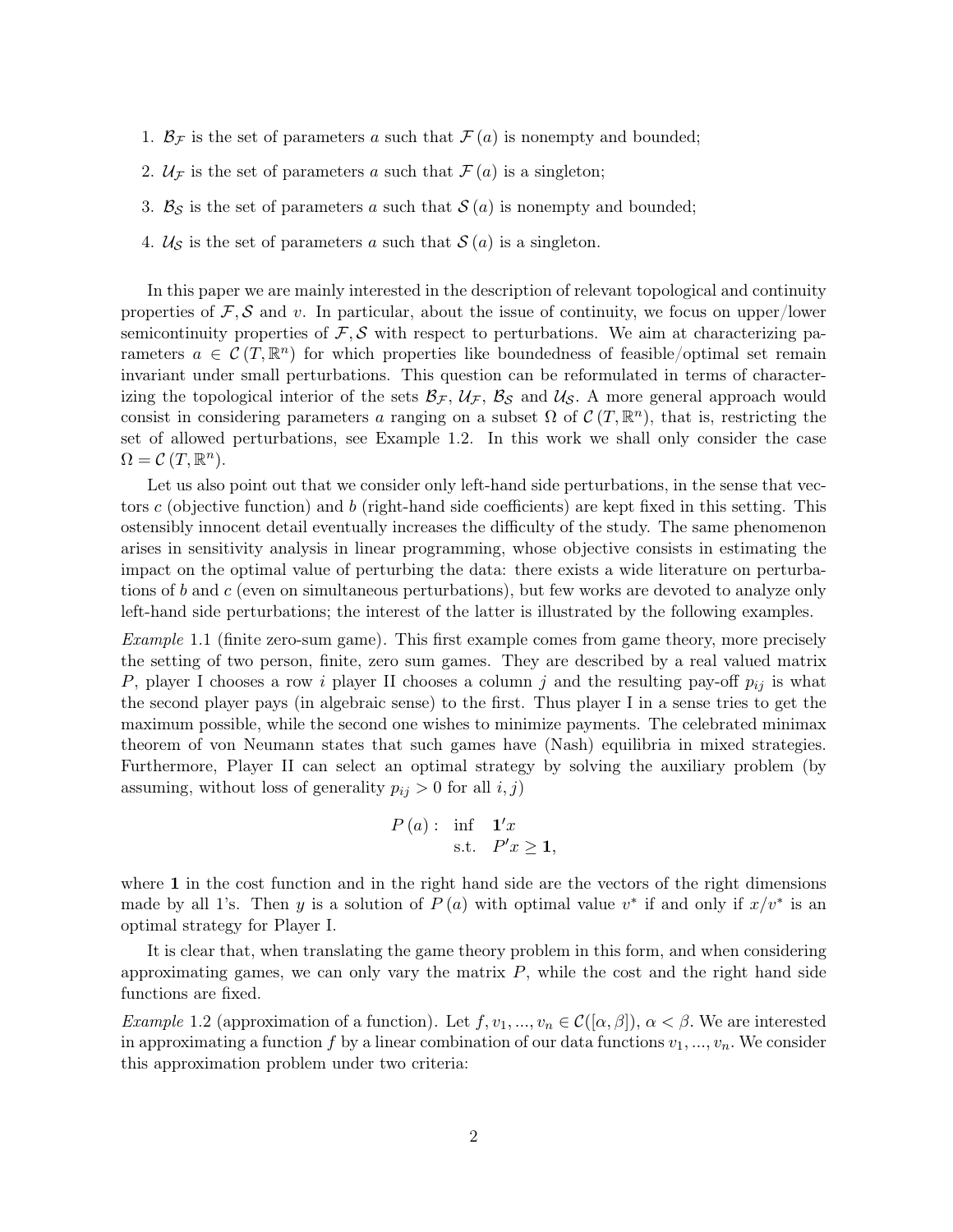(a) One-sided  $L_1$  approximation.

Let  $x \in \mathbb{R}^n$  be such that

$$
\sum_{i=1}^{n} v_i(t)x_i \ge f(t), \text{ for all } t \in [\alpha, \beta].
$$

Then

$$
||f - \sum_{i=1}^{n} x_i v_i||_1 = \int_{\alpha}^{\beta} \left[ \sum_{i=1}^{n} v_i(t) x_i - f(t) \right] dt
$$
  
=  $\sum_{i=1}^{n} \left( \int_{\alpha}^{\beta} v_i(t) dt \right) x_i - \int_{\alpha}^{\beta} f(t) dt.$ 

Setting

$$
c_i = \int_{\alpha}^{\beta} v_i(t)dt, \quad i = 1, ..., n,
$$
 (1)

we obtain readily that the best L<sub>1</sub>-approximation from above to f is  $\sum_{i=1}^{n} \overline{x}_i v_i$ , where  $\overline{x} \in \mathbb{R}^n$  is an optimal solution of the semi-infinite problem

$$
P_1: \text{ inf } c'x\text{s.t. } \sum_{i=1}^n v_i(t)x_i \ge f(t), \ t \in [\alpha, \beta].
$$

The feasible set of the problem  $P_1$  coincides with the feasible set of  $P(a)$  by taking  $T = [\alpha, \beta]$ ,  $a_t = (v_1(t), ..., v_n(t))$ , and  $b_t = f(t)$ . Notice however that (1) links left-hand side perturbations with perturbations of the objective function.

(b) Two-sided  $L_{\infty}$  uniform approximation. In this case, a best uniform approximation to f is  $\sum_{i=1}^n \overline{x}_i v_i$ , where  $\overline{x} \in \mathbb{R}^{n+1}$  is an optimal solution of

$$
P_2: \text{ inf } x_{n+1} \text{s.t. } -x_{n+1} \le f(s) - \sum_{i=1}^n v_i(s)x_i \le x_{n+1}, \ s \in [\alpha, \beta].
$$

The problem  $P_2$  can be written in the form  $P(a)$ , by taking  $T = [\alpha, \beta] \times \{0, 1\},$ 

$$
a_{(s,k)} = \left( (-1)^k v_1(s), \dots, (-1)^k v_n(s), 1 \right), \quad b_{(s,k)} = (-1)^k f(s), \ \forall (s,k) \in T,
$$

and  $c = (0, ..., 0, 1) \in \mathbb{R}^{n+1}$ , but the perturbations of a are subject to certain constraints  $\Omega \subset \mathcal{C}([\alpha, \beta])$  (e.g., the last component of  $a_{(s,k)}$  cannot be perturbed). In this case, only sufficient conditions for the continuity properties of  $\mathcal{F}, \mathcal{S}$  and v could apply for the admissible perturbations.

There are two precedents to this paper, dealing with perturbations of only a group (and not all) of data. In particular, the first ([13]) deals with the problem of generic uniqueness of solution of linear programming problems under perturbations of the matrix of the constraints; the second one ([5]) deals with lower semicontinuity of the feasible set. Thus in particular our present work continues the analysis of this last one.

The rest of this paper is organized as follows. Section 2 characterizes the sets dom  $\mathcal{F}, \mathcal{B}_{\mathcal{F}}, \mathcal{U}_{\mathcal{F}},$ dom S,  $\mathcal{B}_{\mathcal{S}}$ , and  $\mathcal{U}_{\mathcal{S}}$  and their interiors in terms of the data (in this case  $\overline{a} \in \mathcal{C}(T, \mathbb{R}^n)$ ). Section 3 deals with conditions for  $\mathcal F$  to be lower semicontinuous (lsc) or upper semicontinuous (usc) at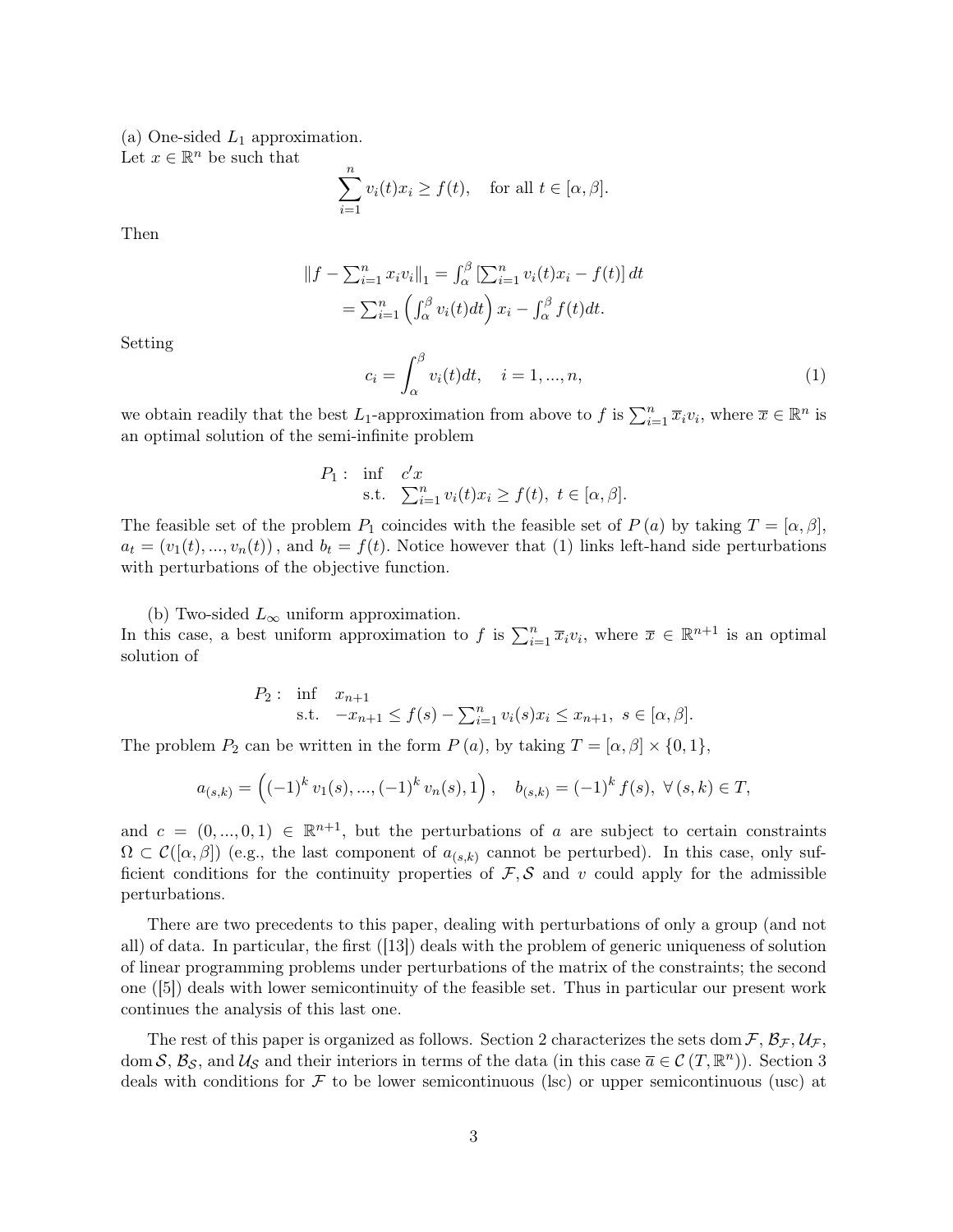a given  $\overline{a} \in \text{dom } \mathcal{F}$  (observe that  $\mathcal F$  is always closed graph). Section 4 tackles similar problems regarding  $S$  and v (for which lower and upper semicontinuities must be understood in the sense of real extended functions). It is important to note that the conditions guaranteeing continuity properties of F, S and v at a given  $\bar{a}$  are frequently expressed in terms of the membership of  $\bar{a}$  to the above sets and their interiors. Finally, Section 5 compares the results in this paper (left-hand side perturbations) with those corresponding to the classical case of arbitrary perturbations.

# 2 Characterizations and stability properties

We begin this section by introducing the necessary notation. We denote by  $\mathbf{0}_n$  the vector of zeros and by  $\|\cdot\|$  the Euclidean norm in  $\mathbb{R}^n$ . The closed unit ball and the distance associated to the above norm are denoted by  $B(\mathbf{0}_n;1)$  and d, respectively. Given  $A \subset \mathbb{R}^n$ , int A, cl A or  $\bar{A}$ ,  $\mathrm{bd}\,A$ , span A, aff A and conv A denote the interior, the closure, the boundary, the linear subspace spanned by  $A$ , the affine manifold spanned by  $A$ , and the convex hull of  $A$ , respectively, whereas cone A :=  $\mathbb{R}_+$  conv $\Lambda$  denotes the convex conical hull of  $A \cup \{0_n\}$ . We also define the normal cone of a nonempty closed set  $A \subset \mathbb{R}^n$  at  $\bar{x} \in A$  by

$$
N_A(\bar{x}) = \{ y \in \mathbb{R}^n : y'(x - \bar{x}) \ge 0, \forall x \in A \}.
$$

The dimension of a convex set  $A$  is denoted by dim  $A$  and the epigraph (respectively, hypograph) of a function  $f : \mathbb{R}^n \to \mathbb{R} \cup {\pm \infty}$  by epi f (respectively, hypo f). We recall that f is a lower semicontinuous convex function if and only if epi f is a closed convex set. In this case, the subdifferential of f at a point  $\bar{x} \in \text{dom } f$  is given by the formula

$$
\partial f(\bar{x}) = \{ y \in \mathbb{R}^n : (y, -1) \in N_{\text{epi}} f(\bar{x}, f(\bar{x})) \}
$$
  
= 
$$
\{ y \in \mathbb{R}^n : f(x) - f(\bar{x}) \ge y'(x - \bar{x}), \forall x \in \mathbb{R}^n \}.
$$
 (2)

Given a nonempty closed convex set  $F$  we define the positively homogeneous functions

$$
\sigma_F(q) = \sup_{x \in F} q'x \quad \text{and} \quad \tau_F(q) = \inf_{x \in F} q'x. \tag{3}
$$

Notice that hypo  $\tau_F = -e$  pi $\sigma_F$  and that both sets are closed convex cones of  $\mathbb{R}^{n+1}$ . Further, given a cone  $C$  we denote by

$$
C^o = \{ q \in \mathbb{R}^n : q'x \ge 0, \forall x \in C \}
$$

its polar. It is known that  $C \subset C^{oo}$  with equality whenever the cone C is closed and convex.

Given a convex set A, another cone attached to it plays an important role in convexity. It is the recession cone of A and it is defined as

$$
A_{\infty} = \{x : a + tx \in A \ \forall a \in A, \forall t \ge 0\}.
$$

Two convex cones associated with each  $a \in \mathcal{C}(T, \mathbb{R}^n)$  play an important role in this paper. They are the *moment* and the *characteristic cones* of a, and are defined as follows:

$$
M(a) := \text{cone}\{a_t : t \in T\}
$$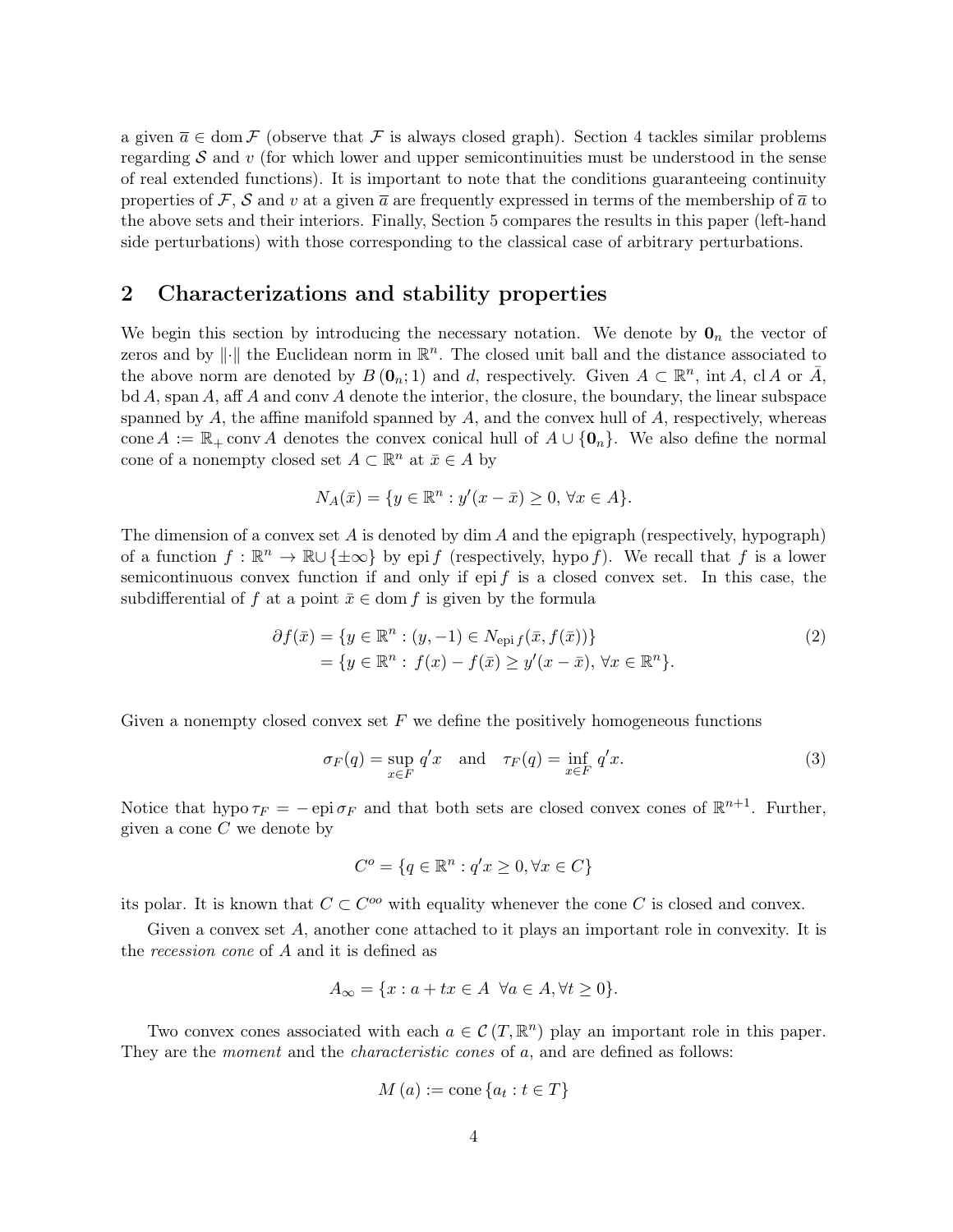and

$$
K(a) := \text{cone}\left\{(a_t, b_t) : t \in T\right\} + \mathbb{R}_+ \left(\mathbf{0}_n, -1\right),\tag{4}
$$

respectively.

It follows readily from (4) that

$$
\mathcal{F}(a) = \{x \in \mathbb{R}^n : a'_t x \geq b_t, \ \forall t \in T\} = \{x \in \mathbb{R}^n : (x, -1) \in K(a)^o\}.
$$
 (5)

In a similar manner, in case  $\mathcal{F}(a) \neq \emptyset$  we also get

$$
\mathcal{F}(a)_{\infty} = \{ u \in \mathbb{R}^n : a'_t u \geq 0, \forall t \in T \} = \{ u \in \mathbb{R}^n : (u, 0) \in K(a)^o \}.
$$
 (6)

The following characterization of  $K(a)$  and its polar  $K(a)$ <sup>o</sup> will be used in the sequel. We include a proof for completeness.

**Proposition 2.1** (Characterization of  $K(a)$  and  $K(a)$ <sup>o</sup>). Assume  $\mathcal{F}(a) \neq \emptyset$ . Then

$$
cl K(a) = hypo \tau_{\mathcal{F}(a)} = -epi \sigma_{\mathcal{F}(a)}
$$
\n<sup>(7)</sup>

and

$$
K(a)^{o} = \overline{\text{cone}} \{ (x, -1), (u, 0), \ x \in \mathcal{F}(a), \ u \in \mathcal{F}(a)_{\infty} \}.
$$
 (8)

**Proof.** Let  $(u, \gamma) \in K(a)^o$ . If  $\gamma = 0$ , then  $a_t' u \geq 0$ ,  $\forall t \in T$ , that is  $u \in \mathcal{F}(a)_{\infty}$ . If  $\gamma \neq 0$ , then since  $\mathbb{R}_+$  ( $\mathbf{0}_n$ ,  $-1$ )  $\subset K(a)$  we deduce that  $\gamma < 0$ . It follows by (5) that

$$
(u,\gamma)=|\gamma| \left(\frac{u}{|\gamma|},-1\right) \in \mathbb{R}_+ \left(\mathcal{F}(a) \times \{-1\}\right).
$$

This shows that  $K(a)^\circ$  is contained in the closed convex cone generated by  $(\mathcal{F}(a) \times \{-1\}) \cup$  $(\mathcal{F}(a)_{\infty} \times \{0\})$ , while (5), (6) yield the opposite inclusion. Thus (8) holds.

Let us now notice that

$$
\mathcal{F}(a) = \left\{ x \in \mathbb{R}^n : q'x \geq \tau_{\mathcal{F}(a)}(q), \forall q \in \mathbb{R}^n \right\}
$$
  
= 
$$
\left\{ x \in \mathbb{R}^n : \sigma_{\mathcal{F}(a)}(p) \geq p'x, \forall p \in \mathbb{R}^n \right\}.
$$
 (9)

Indeed, " $\supset$ " in (9) follows directly from the definition of  $\tau$  in (3), while " $\subset$ " follows from the Hahn-Banach theorem  $(\mathcal{F}(a)$  is closed and convex). To establish  $(7)$ , let  $(q,\xi) \in \text{hypo } \tau_{\mathcal{F}(a)}$  (i.e.  $\tau_{\mathcal{F}(a)}(q) \geq \xi$  and notice that for any  $x \in \mathcal{F}(a)$  we have

$$
(x, -1)'(q, \xi) = q'x - \xi \ge q'x - \tau_{\mathcal{F}(a)}(q) \ge 0.
$$
\n(10)

Similarly, for any  $u \in \mathcal{F}(a)_{\infty}$  we have

$$
(u,0)'(q,\xi) = q'u \ge 0.
$$
\n(11)

Indeed, if the above relation (11) were not true, since  $\mathbb{R}_+u\subset \mathcal{F}(a)$  we would have  $\tau_{\mathcal{F}(a)}(q)=-\infty$ which contradicts the definition of  $\xi$ .

In view of (8), relations (10) and (11) show that hypo  $\tau_{\mathcal{F}(a)} \subset [K(a)^o]^o = \text{cl } K(a)$ . For the opposite inclusion, let  $(q, \xi) \in \text{cl } K(a) = [K(a)^{o}]^o$ . Then in view of (5) for any  $x \in \mathcal{F}(a)$  we have  $(q,\xi)'(x,-1) \geq 0$ , that is,  $q'x \geq \xi$  or equivalently  $(q,\xi) \in$  hypo  $\tau_{\mathcal{F}(a)}$  $\Box$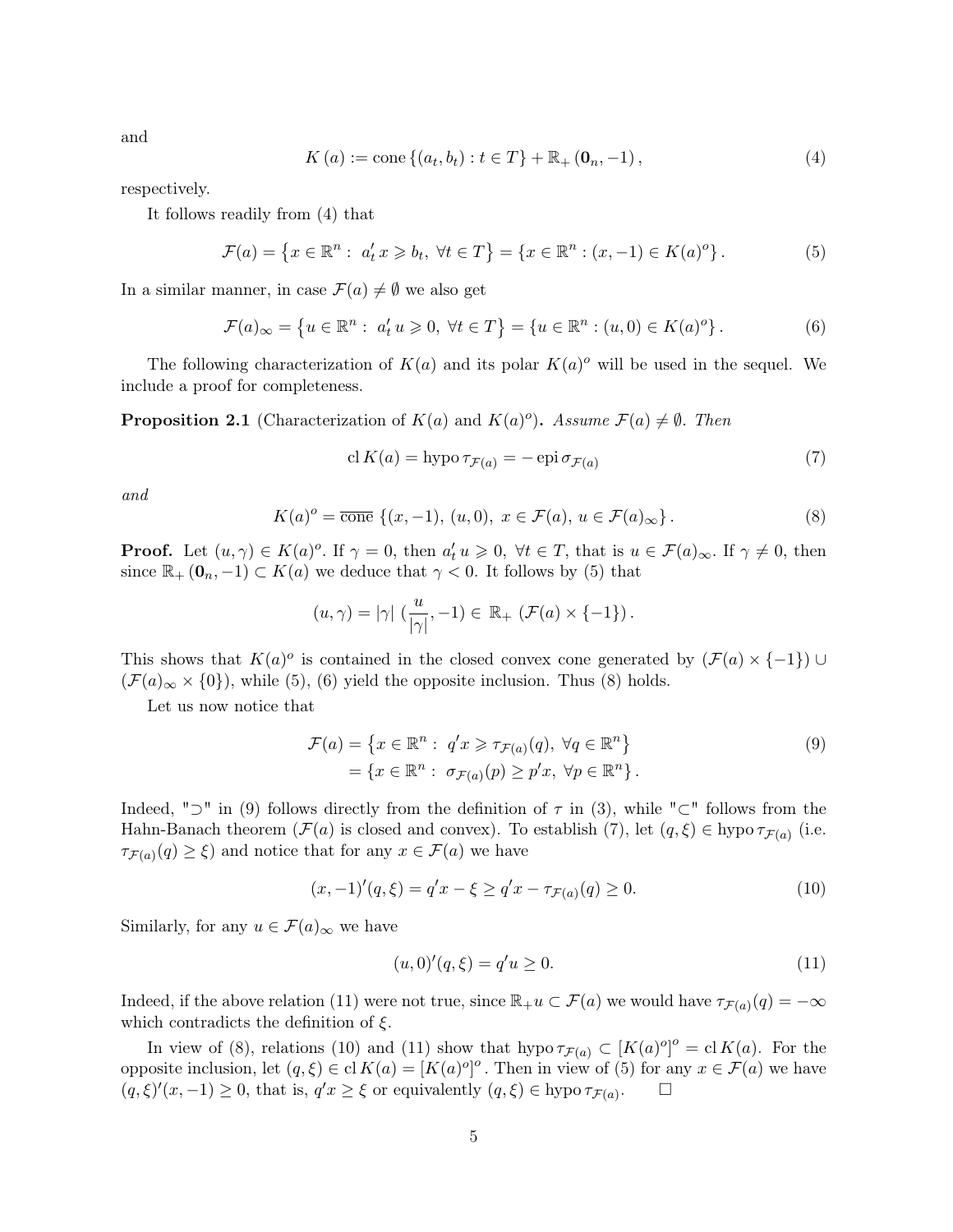Let us now fix  $a \in \text{dom } \mathcal{F}$  and denote by  $\mathcal{H}_a$  the set of all hyperplanes in  $\mathbb{R}^{n+1}$  supporting cl K (a). Notice that every such hyperplane  $H \in \mathcal{H}_a$  should pass through  $\mathbf{0}_{n+1}$  and is determined by a normal vector  $(u, s) \in \mathbb{R}^{n+1}$  as follows:

$$
H = \{ (q, \xi) \in \mathbb{R}^{n+1} : (u, s)'(q, \xi) = 0 \}.
$$
\n(12)

Choosing adequately the normal vector —namely,  $s < 0$  or  $s = 0$  and  $u \in \mathcal{F}(a)_{\infty} \setminus \{0_n\}$ — we may always assume that

$$
\text{cl}\,K\,(a) \subset H^+ := \{(q,\xi) \in \mathbb{R}^{n+1} : (u,s)'(q,\xi) \ge 0\}.\tag{13}
$$

Notice in particular that the above yields

$$
(u, s) \in K(a)^{o}.
$$
\n
$$
(14)
$$

The following proposition describes more precisely the set  $\mathcal{H}_a$ .

**Proposition 2.2** (Characterization of  $\mathcal{H}_a$ ). Assume  $\mathcal{F}(a) \neq \emptyset$ . Then the elements of  $\mathcal{H}_a$  are exactly the hyperplanes H that are determined, in the sense of  $(12)$ – $(13)$ , by a normal vector which is either of the form

$$
(\hat{x}, -1), \quad \hat{x} \in \partial \sigma_{\mathcal{F}(a)}(\mathbf{0}_n) \subset \mathcal{F}(a), \tag{15}
$$

or of the form

$$
(u,0), \quad u \in \mathcal{F}(a)_{\infty} \setminus \{\mathbf{0}_n\}.
$$
 (16)

**Proof.** Let H be determined by the normal vector  $(u, s) \in \mathbb{R}^{n+1} \setminus \{0_{n+1}\}.$  Then since  $(0_n, -1) \in$ cl K (a), relation (13) yields  $s \leq 0$ . If  $s = 0$ , then by (13) again we get  $a_t'u \geq 0$  for all  $t \in T$ , thus  $u \in \mathcal{F}(a)_{\infty} \setminus \{0_n\}$ . If  $s < 0$ , then setting  $\hat{x} = |s|^{-1}u$  we deduce that H is also determined by the vector  $(\hat{x}, -1)$ . By (7) and (13) we obtain that  $(\hat{x}, -1) \in N_{\text{epi }\sigma_{\mathcal{F}(a)}}(\mathbf{0}_n, 0)$ , that is,  $\hat{x} \in$  $-\partial\sigma_{\mathcal{F}(a)}(\mathbf{0}_n)$ . This yields  $\sigma_{\mathcal{F}(a)}(p) \geq p' \hat{x}$ , for all  $p \in \mathbb{R}^n$ , thus by (9)  $\hat{x} \in \mathcal{F}(a)$ . Conversely, one easily verifies that  $(13)$  holds true for all hyperplanes H determined by vectors of the form  $(15)$ or  $(16)$ .  $\Box$ 

We say that  $\hat{x} \in \mathbb{R}^n$  is a *Slater point* of a whenever  $a'_t \hat{x} > b_t$  for all  $t \in T$ . In that case we that a satisfies the *Slater condition* (SC in short). If  $\hat{x} \in \mathbb{R}^n$  is a Slater point of a then say that a satisfies the *Slater condition* (SC in short). If  $\hat{x} \in \mathbb{R}^n$  is a Slater point of a, then  $\hat{x} \in \text{int } \mathcal{F}(a)$  and the converse holds whenever the constraint system  $\{a'x > b, t \in T\}$  does not  $\hat{x} \in \text{int } \mathcal{F}(a)$  and the converse holds whenever the constraint system  ${a'_t x \ge b_t, t \in T}$  does not contain the trivial inequality  $\mathbf{0}'_n x \geq 0$ . The following are known facts about the connections among the Slater condition, the characteristic cone  $K(a)$  and the optimal value  $v(a)$ :

- 1. If a satisfies SC, then  $K(a)$  is closed [8, Theorem 5.3];
- 2. a satisfies SC if and only if there exists a hyperplane H in  $\mathbb{R}^{n+1}$  supporting  $K(a)$  at the unique point  $\mathbf{0}_{n+1}$ ;
- 3. Since, by  $[8,$  Theorem  $8.1(ii)$ ,

$$
v(a) = \sup \{ \gamma : (c, \gamma) \in \mathrm{cl} K(a) \} = \tau_{\mathcal{F}(a)}(c),
$$

it follows that  $v(a) \in \mathbb{R}$  if and only if  $({c} \times \mathbb{R}) \cap$  cl  $K(a)$  is a proper half-line.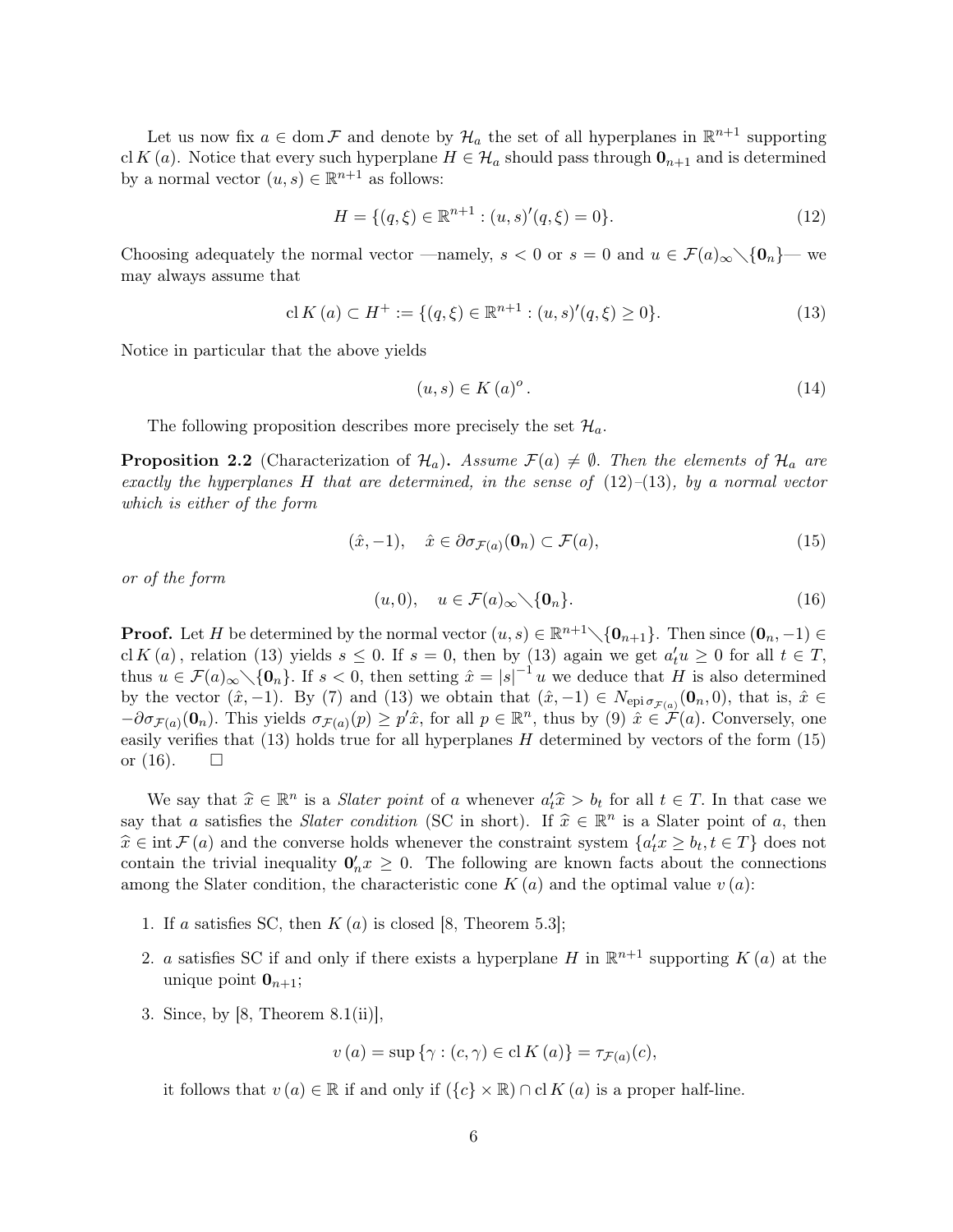In the sequel of this section we want to identify the interior points of the sets  $U_f \subset \mathcal{B}_f \subset$ dom F and  $\mathcal{U}_{\mathcal{S}} \subset \mathcal{B}_{\mathcal{S}} \subset \text{dom } \mathcal{S}$ , which are those parameters for which the corresponding property (uniqueness of the feasible solution, boundedness of the feasible set, consistency, uniqueness of the optimal solution, boundedness of the optimal set, and solvability, respectively) is preserved by sufficiently small perturbations. To this aim, we collect below the known characterizations of four of the above sets in terms of either  $M(a)$  or  $K(a)$ , namely:

> dom  $\mathcal{F} = \{a \in \mathcal{C} (T, \mathbb{R}^n) : (0_n, 1) \notin \mathrm{cl} K (a) \}$  [8, Corollary 3.1.1],  $\mathcal{B}_{\mathcal{F}} = \{a \in \text{dom}\,\mathcal{F}: \ M\left(a\right) = \mathbb{R}^n\}$  [8, Theorem 9.3],  $\mathcal{B}_{\mathcal{S}} = \{a \in \text{dom}\,\mathcal{F}: c \in \text{int}\,M(a)\}\;[8, \text{Theorem}\;8.1(\text{vi})],$  $\mathcal{U}_{\mathcal{F}} = \{a \in \text{dom}\,\mathcal{F}: \text{ cl }K(a) \text{ is half-space}\}\$ [8, Theorem 5.13(iii)].

Concerning dom  $\mathcal{F}$ , the following facts are also known [5, Proposition 4.1]:

- 1. dom  $\mathcal{F} = \mathcal{C}(T, \mathbb{R}^n)$  if and only if  $b_t \leq 0$  for all  $t \in T$ ;
- 2. dom F is an open proper subset of  $\mathcal{C}(T, \mathbb{R}^n)$  if and only if  $\min_{t \in T} b_t > 0$ ;
- 3. dom  $\mathcal F$  is closed in  $\mathcal C(T,\mathbb R^n)$  if and only if dom  $\mathcal F = \mathcal C(T,\mathbb R^n)$ .

The next two propositions provide characterizations of the above sets in terms of  $\mathcal{H}_a$ .

**Proposition 2.3** (Characterization of dom  $\mathcal{F}, \mathcal{B}_{\mathcal{F}}, \mathcal{U}_{\mathcal{F}}$ ).

(A) The following are equivalent:

- (i)  $\mathcal{F}(a) \neq \emptyset$  (i.e.  $a \in \text{dom }\mathcal{F}$ );
- $(ii)$   $(\mathbf{0}_n, 1) \notin \mathrm{cl} K(a);$
- (iii) there exists  $H \in \mathcal{H}_a$  such that  $(\mathbf{0}_n, 1) \notin H$ .

(B) The following are equivalent:

- (i)  $\mathcal{F}(a) \neq \emptyset$  and bounded (i.e.  $a \in \mathcal{B}_{\mathcal{F}}$ );
- (ii)  $(\mathbf{0}_n, 1) \notin \mathrm{cl} K(a)$  and  $(\mathbf{0}_n, -1) \in \mathrm{int} K(a);$
- (iii)  $\mathcal{H}_a \neq \emptyset$  and for all  $H \in \mathcal{H}_a$  we have  $(\mathbf{0}_n, 1) \notin H$ .

(C) The following are equivalent:

- (i)  $\mathcal{F}(a)$  is singleton (i.e.  $a \in \mathcal{U}_{\mathcal{F}}$ );
- (ii)  $\mathcal{H}_a = {\hat{H}}$  (singleton) and  $(\mathbf{0}_n, 1) \notin \hat{H}$ .

**Proof.** (A) Assume (i) holds. Pick any  $x \in \mathcal{F}(a)$ . Then by (5) we deduce that  $(x, -1) \in K(a)^o$ , which readily yields  $(\mathbf{0}_n, 1) \notin \mathrm{cl} K(a)$ . Thus  $(i)$  implies  $(ii)$ .

Now assume (ii), i.e.  $(0_n, 1) \notin \text{cl } K(a)$ . Then by the Hahn-Banach theorem, there exists a hyperplane H of  $\mathbb{R}^{n+1}$  determined by a normal vector  $(u, s) \in \mathbb{R}^{n+1} \setminus \{0_{n+1}\}\$  that separates strictly the singleton  $\{(\mathbf{0}_n, 1)\}\)$  from the closed convex cone cl  $K(a)$ . This yields in particular that  $s \neq 0$ . With no loss of generality  $s < 0$ , that is, relations (12), (13) hold and  $(0_n, 1) \notin H^+$ . Thus,  $H \in \mathcal{H}_a$  and  $(\mathbf{0}_n, 1) \notin H$ . Thus  $(ii)$  implies  $(iii)$ .

Assume now *(iii)* holds, that is, there exists  $H \in \mathcal{H}_a$  determined by the vector  $(u, s) \in$  $\mathbb{R}^{n+1}\setminus\{\mathbf{0}_{n+1}\}\$  such that  $(\mathbf{0}_n,1)\notin H$ . The latter yields  $s\neq 0$ . By  $(13)$ ,  $(\mathbf{0}_n,-1)\in\text{cl }K(a)\subset H^+$ ,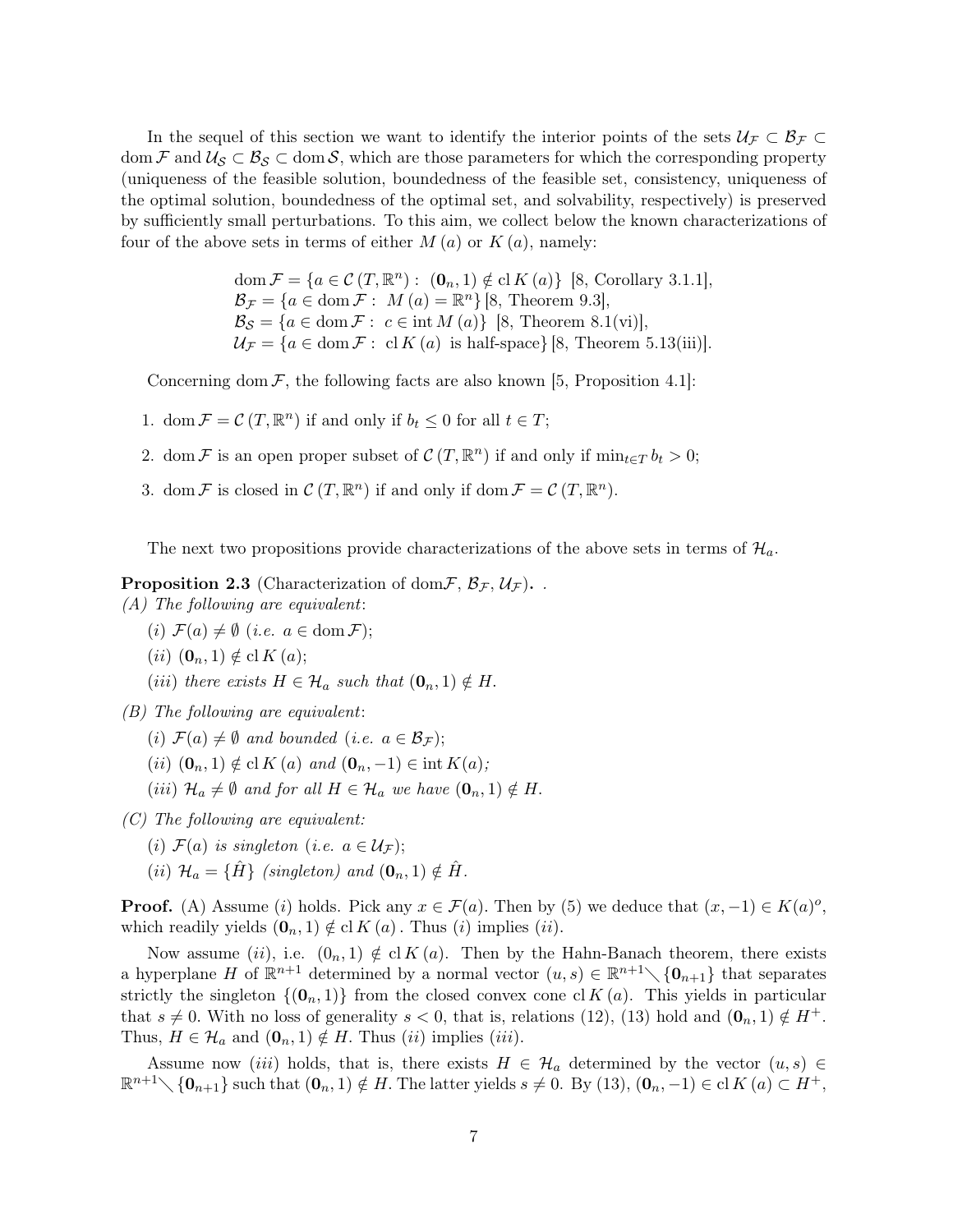whence  $s < 0$ . It follows that the vector  $(|s|^{-1}u, -1) = |s|^{-1}(u, s)$  also determines H and  $(|s|^{-1}u, -1) \in K(a)^o$ , thus by (5)  $|s|^{-1}u \in \mathcal{F}(a)$ .

[NB. For the equivalence (i)  $\Longleftrightarrow$  (ii) see also [8, Cor. 3.11].]

(B) Assume (i) holds. Then by  $(A)[(i) \implies (iii)]$  we have  $\mathcal{H}_a \neq \emptyset$ . Pick any  $H \in \mathcal{H}_a$ (determined by a normal vector  $(u, s) \in \mathbb{R}^{n+1} \setminus \{0_{n+1}\}\$  so that (12), (13) hold) and assume, towards a contradiction, that  $(0_n, 1) \in H \subset H^+$ . Since  $(0_n, -1) \in \text{cl } K(a) \subset H^+$  we have  $(\mathbf{0}_n, 1), (\mathbf{0}_n, -1) \in H^+$  that is,  $s = 0$  and  $(u, 0) \in K(a)^o$ , see (14). By (5)  $u \in \mathcal{F}(a)_{\infty} \setminus {\mathbf{0}_n}$ that is,  $\mathcal{F}(a)$  is unbounded, a contradiction. Thus *(iii)* holds.

Let us now assume (iii). Then by  $(A)$ [(iii)  $\implies$  (ii)] we have  $(0_n, 1) \notin \text{cl } K(a)$ . If  $(0_n, -1) \in$ cl K (a) int K(a), then there exists  $H \in \mathcal{H}_a$  containing the line  $\mathbb{R} (0_n, -1) = \mathbb{R} (0_n, 1)$  a contradiction. Thus  $(ii)$  holds.

Finally, if (ii) holds, then by  $(A)[(ii) \implies (i)]$  we have  $\mathcal{F}(a) \neq \emptyset$ . Further, since  $\text{cl } K(a)$ contains a small ball around  $(0_n, -1)$ , it cannot admit a "vertical" supporting hyperplane, that is, if  $(u, s)$  determines a hyperplane  $H \in \mathcal{H}_a$  then  $s \neq 0$ . In view of  $(6)$ ,  $\mathcal{F}(a)_{\infty} = {\mathbf{0}_n}$  and  $(i)$ holds.

[NB. For the equivalence (i)  $\Longleftrightarrow$  (ii) see also [8, Theorem 9.3].]

(C) By [8, Theorem 5.13(iii)] we have  $|\mathcal{F}(a)| = 1$  if and only if cl K  $(a)$  is a half-space. The latter is equivalent to  $|\mathcal{H}_a| = 1$  and since  $\mathcal{F}(a) \neq \emptyset$  the unique element  $H \in \mathcal{H}_a$  should satisfy  $(\mathbf{0}_n, 1) \notin H$ .  $\Box$ 

**Proposition 2.4** (Characterization of dom  $S$ ,  $\mathcal{B}_S$ ,  $\mathcal{U}_S$ ).

(A) The following are equivalent:

- (i)  $S(a) \neq \emptyset$  (i.e.  $a \in \text{dom } S$ );
- (ii) there exists  $H \in \mathcal{H}_a$  with  $(c, v(a)) \in H$  and  $(\mathbf{0}_n, 1) \notin H$ ;

(B) The following are equivalent:

(i)  $\mathcal{S}(a) \neq \emptyset$ , bounded (i.e.  $a \in \mathcal{B}_{\mathcal{S}}$ );

(ii)  $a \in \text{dom } S$  and  $(\mathbf{0}_n, 1) \notin H$  for all  $H \in \mathcal{H}_a$  such that  $(c, v(a)) \in H$ .

 $(C)$  The following are equivalent:

(i)  $S(a)$  is singleton (i.e.  $a \in U_S$ );

(ii) there exists a unique  $H \in \mathcal{H}_a$  such that  $(c, v(a)) \in H$  and  $(\mathbf{0}_n, 1) \notin H$ .

**Proof.** (A)  $[(i) \implies (ii)]$  Recall that  $v(a) = \tau_{\mathcal{F}(a)}(c)$ . Let  $\bar{x} \in \mathcal{S}(a)$ , i.e.  $c'\bar{x} = \tau_{\mathcal{F}(a)}(c)$  or equivalently

$$
(\bar{x}, -1)'(c, \tau_{\mathcal{F}(a)}(c)) = 0.
$$
\n(17)

Since for all  $(q, \gamma) = \text{hypo}\,\tau_{\mathcal{F}(a)}$  we have  $c'\bar{x} \geq \tau_{\mathcal{F}(a)}(c) \geq \gamma$ , it follows that

$$
(\bar{x}, -1)'(q, \gamma) \ge 0. \tag{18}
$$

Let  $\bar{H}$  be the hyperplane determined by  $(\bar{x}, -1)$ . Then (17) yields  $(c, \tau_{\mathcal{F}(a)}(c)) = (c, v(a)) \in \bar{H}$ and (7) yields cl  $K(a) \subset \overline{H}^+$ , that is  $\overline{H} \in \mathcal{H}_a$ . Obviously  $(\mathbf{0}_n, 1) \notin \overline{H}$  (since  $(\overline{x}, -1)'(\mathbf{0}_n, 1) =$  $-1 \neq 0$ ) and (ii) follows.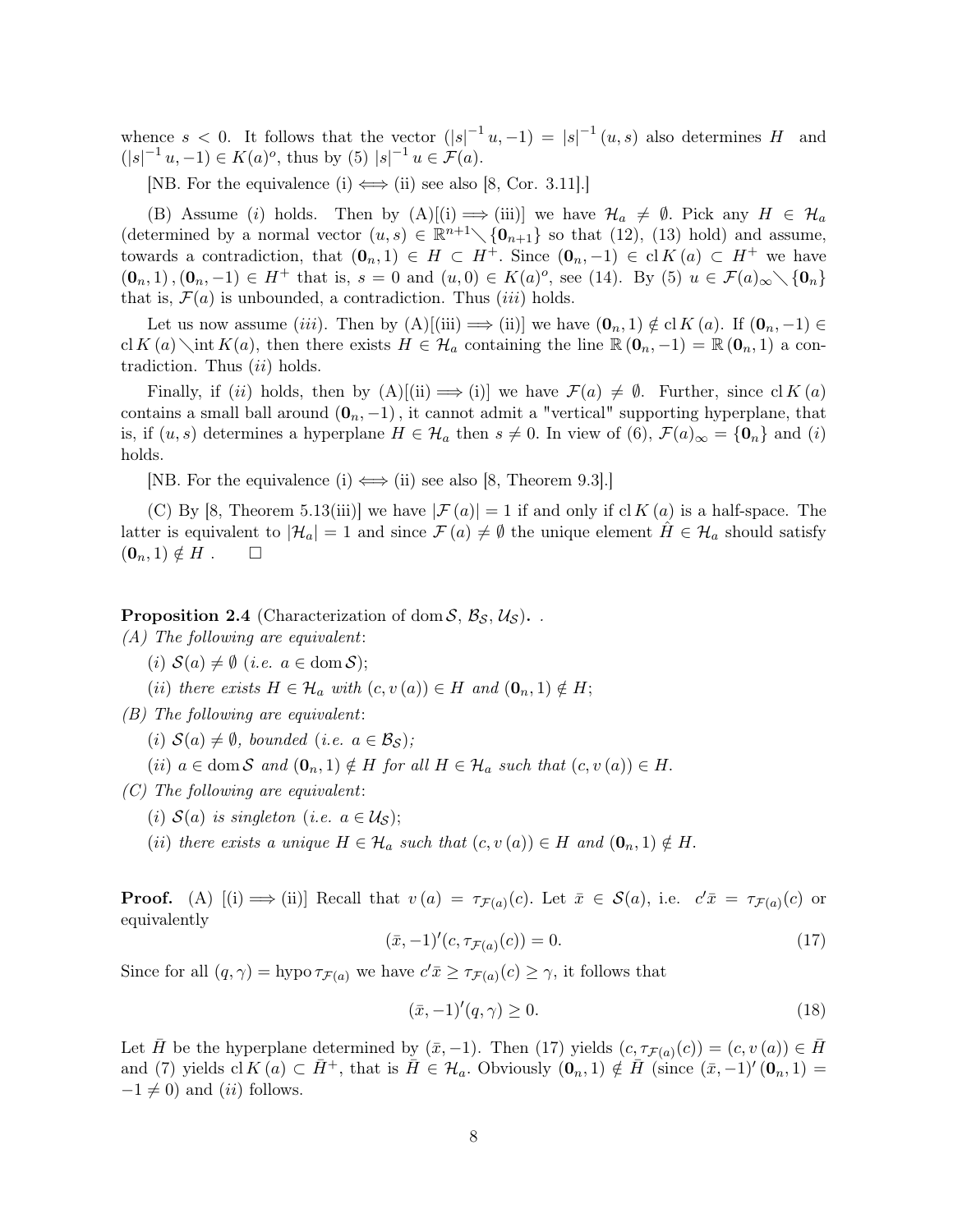$[(ii) \longrightarrow (i)]$  Let  $H \in \mathcal{H}_a$  be determined by a vector  $(u, s) \in \mathbb{R}^{n+1} \setminus \{0_{n+1}\}$  such that

$$
\mathrm{cl}\, K\left(a\right)\subset H^{+},\quad \left(c,v\left(a\right)\right)=\left(c,\tau_{\mathcal{F}\left(a\right)}(c)\right)\in H\quad \text{and}\quad \left(\mathbf{0}_{n},1\right)\notin H.
$$

It follows that  $s < 0$ , and H is also determined by the vector  $(\hat{x}, -1)$  where  $\hat{x} = |s|^{-1} u$ . It follows that

$$
(\hat{x}, -1)'(c, \tau_{\mathcal{F}(a)}(c)) = 0
$$

or equivalently,  $\hat{x} \in \mathcal{S}(a)$ .

(B) Notice that (18) is equivalent to

$$
(\bar{x}, -1)'(p, \beta) \le 0, \quad \text{for all } (p, \beta) \in \text{epi } \sigma_{\mathcal{F}(a)} \tag{19}
$$

and holds true for every  $\bar{x} \in \mathcal{F}(a)$ . Further,  $\bar{x} \in \mathcal{S}(a)$  if and only if (17) holds, that is,

$$
(\bar{x},-1)'(-c,\sigma_{\mathcal{F}(a)}(-c))=0.
$$

Combining with (19) we deduce

$$
\bar{x} \in \mathcal{S}(a) \Longleftrightarrow (\bar{x}, -1) \in N_{\text{epi}\sigma_{\mathcal{F}(a)}}(-c, \sigma_{\mathcal{F}(a)}(-c)).
$$

We deduce, in view of (2), that  $\mathcal{S}(a)$  coincides with the subdifferential of the lower semicontinuous convex function  $\sigma_{\mathcal{F}(a)}$  at  $-c$ , namely,

$$
\mathcal{S}(a) = \partial \sigma_{\mathcal{F}(a)}(-c).
$$

Thus  $S(a) = \partial \sigma_{\mathcal{F}(a)}(-c)$  is bounded if and only if  $-c \in \text{int dom }\sigma_{\mathcal{F}(a)}$ , if and only if it does not exist a "vertical" hyperplane supporting epi  $\sigma_{\mathcal{F}(a)} = -\mathrm{cl} K(a)$  at the point  $(-c, \sigma_{\mathcal{F}(a)}(-c)) =$  $(-c, -\tau_{\mathcal{F}(a)}(c))$  (see (7)), or equivalently, it does not exist a "vertical" hyperplane supporting cl K (a) at  $(c, \tau_{\mathcal{F}(a)}(c)) = (c, v(a))$ . Thus, any  $H \in \mathcal{H}_a$  such that  $(c, v(a)) \in H$  is determined by a vector  $(u, s)$  with  $s \neq 0$  (in fact,  $s > 0$ ). In particular  $(\mathbf{0}_n, 1) \notin H$ .

(C) Let  $a \in \text{dom } S$ . Then,  $S(a) = \partial \sigma_{\mathcal{F}(a)}(-c)$  is a singleton set (i.e., the convex function  $\sigma_{\mathcal{F}(a)}$ is differentiable at  $-c$ ) if and only if there exists a unique non-vertical hyperplane supporting epi  $\sigma_{\mathcal{F}(a)} = -\mathrm{cl} K(a)$  at  $(-c, -v(a))$ , i.e. there exists a unique hyperplane supporting cl K  $(a)$ at  $(c, v(a))$  with  $(\mathbf{0}_n, 1) \notin H$ .  $\Box$ 

We approach now the characterization of int dom  $\mathcal{F}$ , int  $\mathcal{B}_{\mathcal{F}}$ , int dom  $\mathcal{S}$ , int  $\mathcal{B}_{\mathcal{S}}$ , and  $\mathrm{int}\,\mathcal{U}_\mathcal{S}.$ 

**Proposition 2.5** (Characterization of int dom  $\mathcal{F}$ ). Let  $\overline{a} \in \mathcal{C}(T, \mathbb{R}^n)$ . (A) If  $b_t \leq 0$  for all  $t \in T$ , then  $\overline{a} \in \text{int dom }\mathcal{F}$ .

(B) If  $b_t > 0$  for some  $t \in T$ , then the following statements are equivalent:

- $(i)$   $\overline{a} \in \text{int dom } \mathcal{F}$ ;
- $(ii)$   $\overline{a}$  satisfies SC;
- $(iii)$  dim  $\mathcal{F}(\overline{a}) = n$ ;
- $(iv)$   $\mathbf{0}_{n+1} \notin \text{conv} \{(\overline{a}_t, b_t) : t \in T\}.$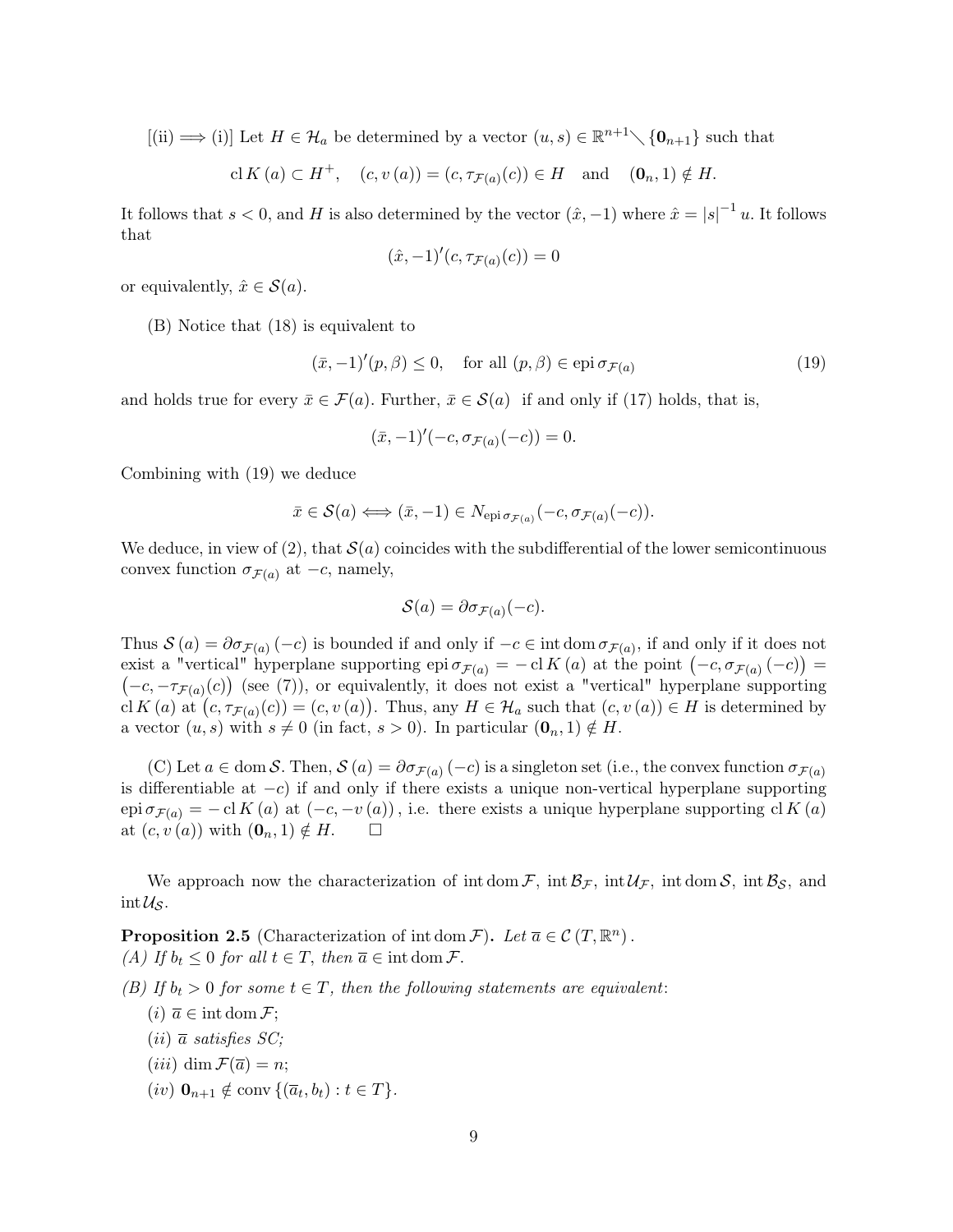**Proof.** If  $b_t \leq 0$  for all  $t \in T$ , then  $\mathbf{0}_n \in \mathcal{F}(a)$  for all  $a \in \mathcal{C}(T, \mathbb{R}^n)$ , so that  $\text{dom } \mathcal{F} = \mathcal{C}(T, \mathbb{R}^n)$ . If  $b_t > 0$  for some  $t \in T$ , the equivalence among  $(i)$ ,  $(ii)$ ,  $(iii)$  and  $(iv)$  follows from [5, Theorems 4.2] and 4.10.  $\Box$ 

Let us emphasize the interest of conditions like  $(iv)$  –which are easy to verify– in contrast to conditions like  $(ii)$  requiring solving a linear semi-infinite program, or  $(iii)$  that can only be verified in very specific cases.

**Proposition 2.6** (Characterization of int  $\mathcal{B}_{\mathcal{F}}$ ). Let  $\overline{a} \in \text{int dom }\mathcal{F}$ . Then,

 $\overline{a} \in \text{int} \mathcal{B}_{\mathcal{F}} \Longleftrightarrow \mathbf{0}_{n} \in \text{int} \text{conv } \{\overline{a}_{t} : t \in T\}.$ 

**Proof.** Assume that  $\mathbf{0}_n \in \text{int} \text{conv } \{\overline{a}_t : t \in T\}$ . Then there exists  $\varepsilon > 0$  such that  $\mathbf{0}_n \in$ int conv  $\{a_t : t \in T\}$  for all  $a \in \mathcal{C}(T, \mathbb{R}^n)$  with  $\|a - \overline{a}\|_{\infty} < \varepsilon$ , in which case

$$
M\left(a\right) = \text{cone}\left\{a_t : t \in T\right\} = \mathbb{R}^n
$$

and  $a \in \mathcal{B}_{\mathcal{F}}$ . Hence,  $\overline{a} \in \text{int } \mathcal{B}_{\mathcal{F}}$ .

Assume now that  $\mathbf{0}_n \notin \text{int conv }\{\overline{a}_t : t \in T\}$ . Then either  $\mathbf{0}_n \in \text{bd conv }\{\overline{a}_t : t \in T\}$  or  $\mathbf{0}_n \notin$ conv  $\{\overline{a}_t : t \in T\}$ . In the first case there exists a hyperplane supporting conv  $\{\overline{a}_t : t \in T\}$  at  $\mathbf{0}_n$ while in the second case there exists a hyperplane which strictly separates  $\mathbf{0}_n$  and conv  $\{\overline{a}_t : t \in T\}$ . So, in both cases, there exists  $w \in \mathbb{R}^n \setminus \{\mathbf{0}_n\}$  such that  $w'x \geq 0$  for all  $x \in \text{conv}\{\overline{a}_t : t \in T\}$ . Take  $a_t^{\varepsilon} := \overline{a}_t + \varepsilon w$ ,  $t \in T$ , for  $\varepsilon > 0$  small enough to guarantee that  $a^{\varepsilon} \in \text{dom } \mathcal{F}$ . We have  $w'x \geq \varepsilon ||w||^2 \geq 0$  for all  $x \in \text{conv } \{a_t^{\varepsilon} : t \in T\}$ . So, cone  $\{a_t^{\varepsilon} : t \in T\} \subset \{x \in \mathbb{R}^n : w'x \geq 0\}$  and  $a^{\varepsilon} \notin \mathcal{B}_{\mathcal{F}}$ . Hence,  $\overline{a} \notin \text{int} \mathcal{B}_{\mathcal{F}}$ .  $\Box$ 

In the next result we use the fact that, given  $a \in \text{dom } \mathcal{F}, \mathcal{F}(a) = \{0_n\}$  if and only if cl  $K(a) = \mathbb{R}^n \times \mathbb{R}$  (see [8, Theorem 5.10(ii)]).

**Proposition 2.7** (Characterization of  $int \mathcal{U}_F$ ). Given  $\bar{a} \in \text{int dom }\mathcal{F}$  the following statements are equivalent:

 $(i)$   $\overline{a} \in \text{int}\mathcal{U}_{\mathcal{F}}$ ;

(ii)  $\mathcal{F}(\overline{a}) = \{\mathbf{0}_n\}$  and  $\mathbf{0}_n \in \text{int} \text{conv } \{\overline{a}_t : b_t = 0, t \in T\};$ 

(iii)  $\mathcal{F}(a) = \{0_n\}$  in some neighborhood of  $\overline{a}$ .

**Proof.**  $[(i) \Rightarrow (ii)]$  Assume that  $\overline{a} \in \text{int } \mathcal{U}_{\mathcal{F}}$ . If there is  $t \in T$  such that  $b_t > 0$ , then  $\overline{a}$  satisfies  $\dim \mathcal{F}(\overline{a}) = n$  (by Proposition 2.5 (B)), in contradiction with  $|\mathcal{F}(\overline{a})| = 1$ . Thus,  $b_t \leq 0$  for all  $t \in T$  and so  $\mathbf{0}_n \in \mathcal{F}(\overline{a})$  i.e.  $\mathcal{F}(\overline{a}) = {\mathbf{0}_n}$  by the uniqueness assumption. Since  $\overline{a} \in \text{int} \mathcal{U}_{\mathcal{F}}$ , we have  $\mathcal{F}(a) = \{0_n\}$  for all a belonging in some neighborhood of  $\overline{a}$ . Hence, for any such a in this neighborhood, cl  $K(a) = \mathbb{R}^n \times \mathbb{R}_-$ .

Reasoning by contradiction, if  $\mathbf{0}_n \notin \text{int} \text{ conv } {\overline{a}_t : b_t = 0, t \in T}$ , following the same argument as in the proof of Proposition 2.6, we conclude the existence of  $w \in \mathbb{R}^n \setminus \{0_n\}$  such that  $w'x \geq 0$ for all  $x \in \text{conv} \{\overline{a}_t : b_t = 0, t \in T\}$ . Defining  $a_t^{\varepsilon} := \overline{a}_t + \varepsilon w$ ,  $t \in T$ , we have  $w'x > 0$  for all  $x \in \text{conv} \{a_t^{\varepsilon} : b_t = 0, t \in T\}.$ 

It now follows that

$$
\mathbf{0}_{n+1} \notin \text{conv}\left\{ (a_t^{\varepsilon}, b_t) : b_t = 0, t \in T \right\}.
$$
\n
$$
(20)
$$

Indeed, if  $\mathbf{0}_{n+1} \in \text{conv } \{ (a_t^{\varepsilon}, b_t) : b_t = 0, t \in T \}$ , we shall write  $\mathbf{0}_{n+1} = \sum$ i∈I  $\lambda_i\left(a_{t_i}^{\varepsilon},0\right),\ \sum_{i=1}^{\infty}$ i∈I  $\lambda_i = 1$ , and  $\lambda_i > 0$  for all  $i \in I$  (a finite subset of T). Multiplying by w both members of  $\sum$ i∈I  $\lambda_i a^\varepsilon_{t_i} = \mathbf{0}_n$ we get a contradiction.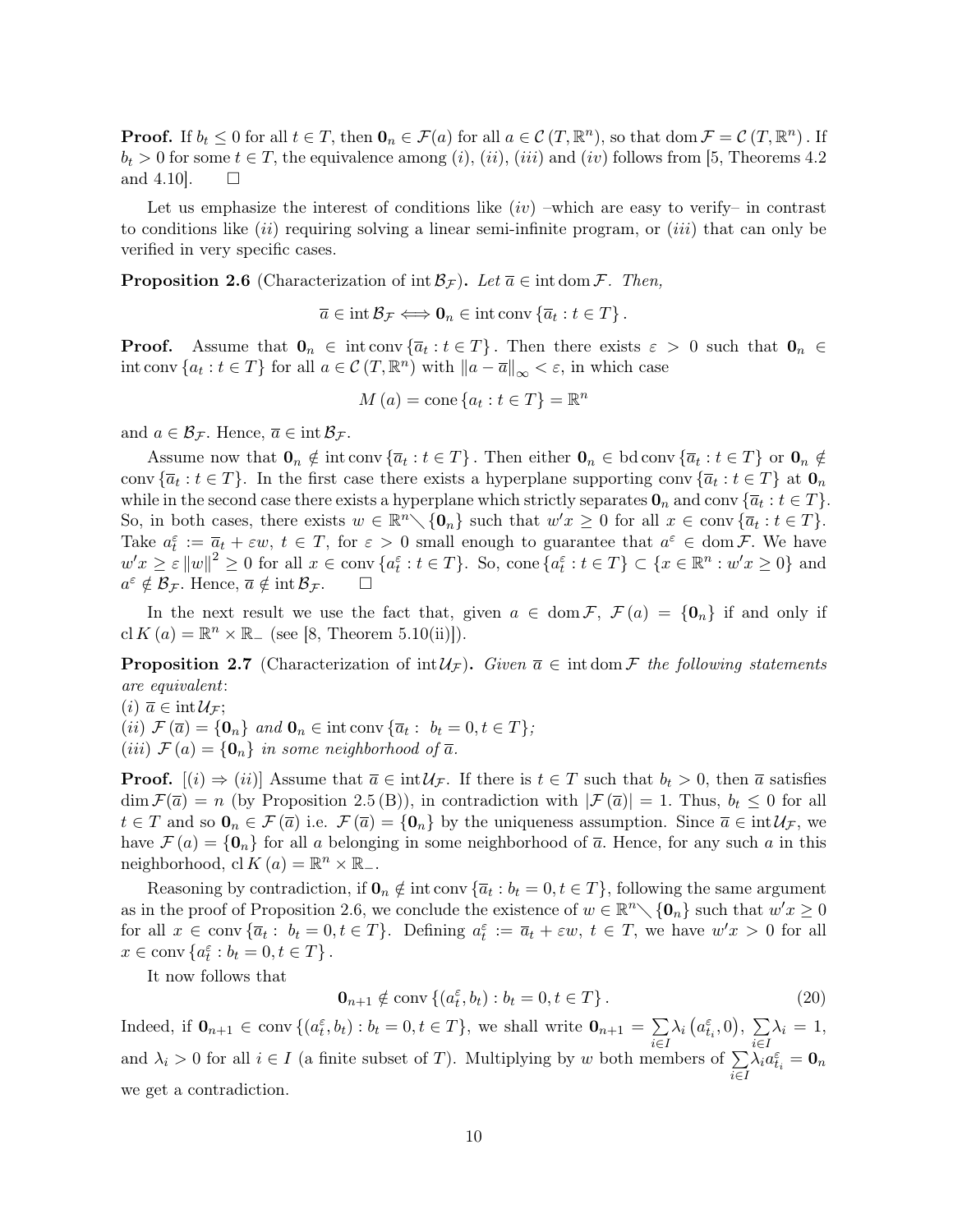Relation (20) entails  $\mathbf{0}_n \notin \text{conv}\left\{a_t^{\varepsilon}: t \in T\right\}$ , whence  $\mathbf{0}_{n+1} \notin \text{conv}\left\{(a_t^{\varepsilon}, b_t): t \in T\right\}$  and the corresponding convex cone  $K(a^{\varepsilon})$  is closed (by [14, Corollary 9.6.1]). Observe that cl  $K(a^{\varepsilon}) =$  $K(a^{\varepsilon}) \neq \mathbb{R}^n \times \mathbb{R}_-$  since

$$
K(a^{\varepsilon}) \cap \{(x,0): x \in \mathbb{R}^n\} = \text{cone}\{a^{\varepsilon}_t : b_t = 0, t \in T\} \neq \mathbb{R}^n,
$$

as a consequence of (20), and consequently  $\mathcal{F}(a^{\varepsilon}) \neq \{\mathbf{0}_n\}$ . Thus  $a^{\varepsilon} \notin \mathcal{U}_{\mathcal{F}}$  in contradiction with  $\overline{a} \in \text{int}\,\mathcal{U}_{\mathcal{F}}.$ 

 $[(ii) \Rightarrow (iii)]$  Assume now that  $\mathcal{F}(\overline{a}) = \{0_n\}$  and  $0_n \in \text{int}(\text{conv}\{\overline{a}_t : b_t = 0, t \in T\})$ . Since  $\mathbf{0}_n \in \text{int cone } \{ \overline{a}_t : b_t = 0, t \in T \}$  there exists  $\varepsilon > 0$  such that  $\mathbf{0}_n \in \text{int cone } \{ a_t : b_t = 0, t \in T \}$ for all  $a \in \mathcal{C}(T, \mathbb{R}^n)$  such that  $||a - \overline{a}||_{\infty} < \varepsilon$ . In that case cone  $\{a_t : b_t = 0, t \in T\} = \mathbb{R}^n$  and cl  $K(a) = \mathbb{R}^n \times \mathbb{R}_-$ . So,  $\mathcal{F}(a) = \{0_n\}$  for all  $a \in \text{dom } \mathcal{F}$  such that  $||a - \overline{a}||_{\infty} < \varepsilon$  and  $\overline{a} \in \text{int } \mathcal{U}_{\mathcal{F}}$ .  $[(iii) \Rightarrow (i)]$  This assertion is trivial.  $\square$ 

**Remark.** In general,  $\mathcal{F}(\overline{a}) = \{\mathbf{0}_n\}$  and  $\mathbf{0}_n \in \text{int}(\text{conv}\{\overline{a}_t : t \in T\})$  do not imply  $\overline{a} \in \text{int}\mathcal{U}_{\mathcal{F}}$ . Indeed, consider, e.g.  $n = 1$ , and  $(\overline{a}_t, b_t) = (t, -t^2)$  for all  $t \in T = [-1, 1]$ . The reader may verify that  $\mathcal{F}(\bar{a}) = \{0\}$ , and that given  $\epsilon \in [0, \frac{1}{2}]$  $\frac{1}{2}$ , if  $a_t^{\varepsilon} := \overline{a}_t + \varepsilon$  for  $t \in T$ ,  $\mathcal{F}(a^{\varepsilon}) \supset [0, 4\varepsilon]$ . Nevertheless, for T finite,  $\mathcal{F}(\overline{a}) = \{0_n\}$  implies that  $0_n \in \text{int conv }\{\overline{a}_t : b_t = 0, t \in T\}$  and so  $\overline{a} \in \text{int}\,\mathcal{U}_{\mathcal{F}}.$ 

The following result deals with the set of interior points of dom  $S$ . Before giving the precise statement, we state a simple result, that will be repeatedly used in the sequel. Its proof is quite simple and will be omitted.

**Proposition 2.8.** (A) Suppose  $\mathcal{F}(a) \neq \emptyset$ . Then  $u \in 0^+\mathcal{F}$  if and only if  $a'_t x \geq 0$  for all  $t \in T$ . (B) Suppose  $\mathcal{S}(a) \neq \emptyset$ . Then  $u \in \mathcal{S}_{\infty}$  if and only if

$$
a'_t x \ge 0 \text{ for all } t \in T, \text{ and } c'u = 0.
$$

In particular

$$
\mathcal{S}\left(\overline{a}\right)_{\infty} = \left[\text{cone}\left\{\pm c; \overline{a}_t, t \in T\right\}\right]^{\circ},\tag{21}
$$

where  $[\text{cone} \{\pm c; \overline{a}_t, t \in T\}]^{\circ}$  denotes the positive polar of cone  $\{\pm c; \overline{a}_t, t \in T\}$ .

**Proposition 2.9.** (i) If  $\overline{a} \in \text{int dom } S$  then  $S(\overline{a})$  is a nonempty bounded set.

(ii) If  $S(\bar{a})$  is a nonempty bounded set, then  $\bar{a}$  is an interior point of dom S in the relative topology of dom  $\mathcal{F}.$ 

**Proof.** (i) Let  $\overline{a} \in \text{int dom } S$  and suppose that  $S(\overline{a})$  is unbounded. Take  $u \in S(\overline{a})_{\infty}$  such that  $||u|| = 1$ . Then from Proposition 2.8 (B) we have that  $\overline{a}_t^{\prime} u \geq 0$ ,  $t \in T$ , and  $c^{\prime} u = 0$ .

Let  $a_t^{\varepsilon} := \overline{a}_t + \varepsilon u$ ,  $t \in T$ . By the assumption,  $a^{\varepsilon} \in \text{dom } \mathcal{S}$  for  $\varepsilon > 0$  sufficiently small. We observe that  $(a_t^{\varepsilon})' u = \overline{a}_t' u + \varepsilon \ge \varepsilon > 0$  for all  $t \in T$ . Let  $\mu > 0$  be such that  $|(a_t^{\varepsilon})' c| = |\overline{a}_t' c| \le \mu$ for all  $t \in T$ .

Take  $v := u - \beta \frac{c}{\ln c}$  $\frac{c}{\|c\|}$ , with  $0 < \beta < \frac{\varepsilon ||c||}{\mu}$ . Then,

$$
\left(a_t^{\varepsilon}\right)'v=\left(a_t^{\varepsilon}\right)'u-\beta\frac{\left(a_t^{\varepsilon}\right)'c}{\|c\|}\geq\varepsilon-\frac{\beta\mu}{\|c\|}>0,\,\,\text{for all}\,\,t\in T,
$$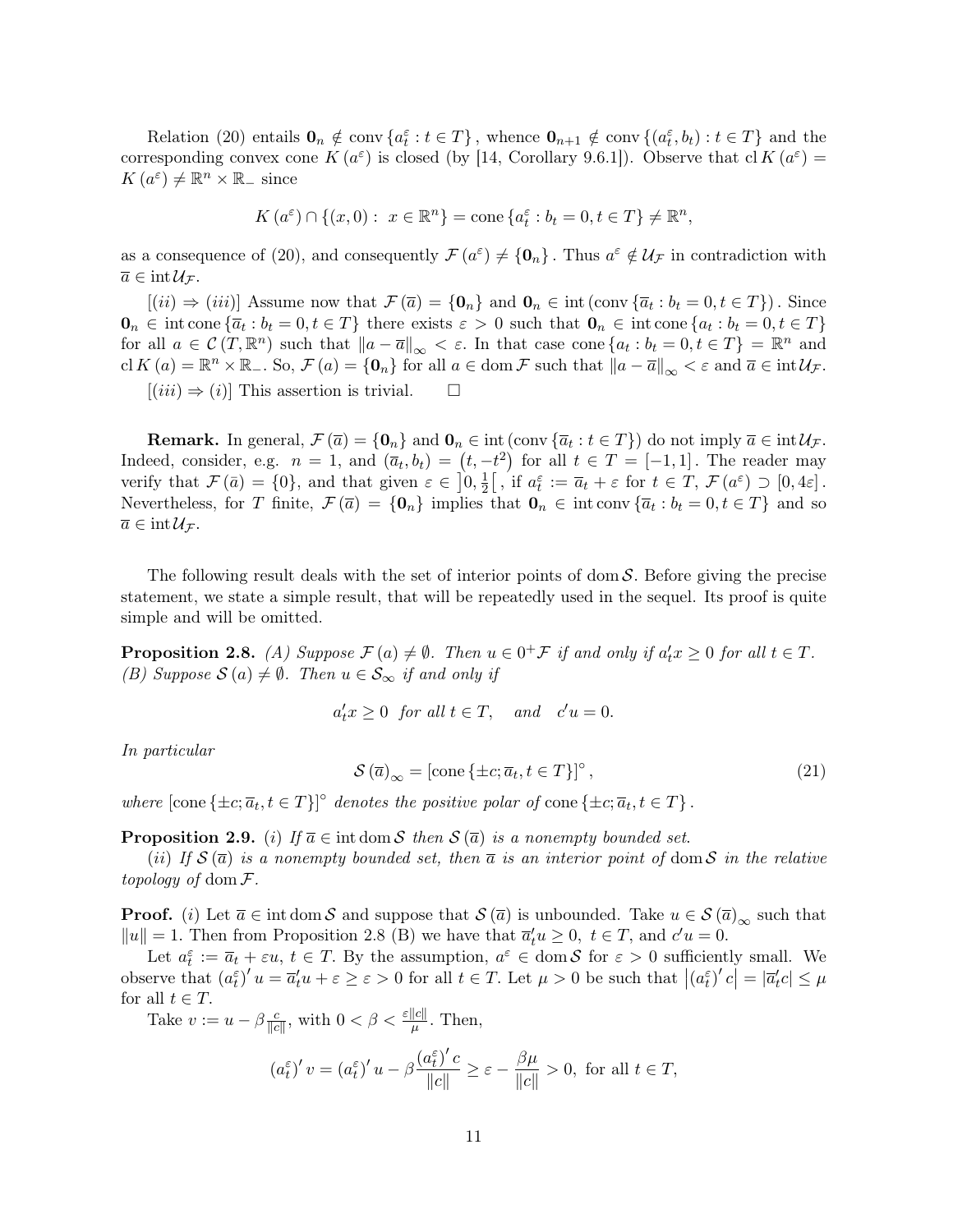so that v is a non-zero recession direction of  $\mathcal{F}(a^{\varepsilon})$  such that  $c'v = -\beta ||c||$ . Since  $v(a^{\varepsilon}) = -\infty$ ,  $\mathcal{S}(a^{\varepsilon}) = \emptyset$  (contradiction).

(*ii*) Now we assume that  $\mathcal{S}(\bar{a}) \neq \emptyset$  is bounded. Then, from Proposition 2.8, we get  $\mathbb{R}^n =$ cl cone  $\{\pm c; \overline{a}_t, t \in T\}$ , i.e.

$$
\mathbf{0}_n \in \text{int cone}\left\{\pm c; \overline{a}_t, t \in T\right\}.
$$
\n
$$
(22)
$$

From (22), there exists  $\delta > 0$  such that  $\mathbf{0}_n \in \text{int cone } \{\pm c; a_t, t \in T\}$  for any  $a \in \text{dom } \mathcal{F}$ such that  $||a - \overline{a}||_{\infty} < \delta$ . For such a parameter a we have cone { $\pm c$ ;  $a_t, t \in T$ } =  $\mathbb{R}^n$ , so that  ${0_n} = [\text{cone} \{ \pm c; a_t, t \in T \}]^{\circ}$ . Thus, any nonempty sublevel set of the function  $x \mapsto c'x$  in  $\mathcal{F}(a)$ is bounded, i.e.  $a \in \text{dom } S$ . This completes the proof.  $\Box$ 

**Proposition 2.10** (Characterization of int  $\mathcal{B}_{\mathcal{S}}$ ). The following holds:

 $\text{int } \mathcal{B}_{\mathcal{S}} = \{a \in \text{int dom }\mathcal{F} : c \in \text{int }M(a)\}\.$ 

**Proof.** Recall that  $\mathcal{B}_{\mathcal{S}} = \{a \in \text{dom } \mathcal{F} : c \in \text{int } M(a)\}\.$  The conclusion is immediate taking into account that, if  $\overline{a} \in \text{dom } \mathcal{F}$  satisfies  $c \in \text{int } M(\overline{a}) = \text{int cone } {\overline{a_t}, t \in T}$ , then  $c \in \text{int } M(a) =$ int cone  $\{a_t, t \in T\}$  for all a sufficiently close to  $\overline{a}$ .  $\Box$ 

The characterization of int  $\mathcal{U}_{\mathcal{S}}$  is given in the last section, in Corollary 4.12. We also refer to [11] for a characterization of those parameters  $\overline{a} \in \mathcal{C}(T, \mathbb{R}^n)$  such that  $P(a)$  has a strongly unique solution for sufficiently small perturbations of all of the data (not only of  $\bar{a}$ ). This condition is obviously sufficient for  $\overline{a} \in \text{int} \mathcal{U}_{\mathcal{S}}$ .

## 3 Stability of the feasible set

In the following sections, we shall study properties of semicontinuity and closedness of the feasible and optimal set mappings. We recall here the necessary basic definitions. Given two topological spaces X and Y, a set-valued mapping  $\mathcal{M}: X \rightrightarrows Y$  is called *lower semicontinuous* at  $\bar{x}$  if for every open set  $O \subset Y$  such that  $\mathcal{M}(\bar{x}) \cap O \neq \emptyset$ , there is a neighborhood I of  $\bar{x}$  such that for every  $x \in I$  we have  $\mathcal{M}(x) \cap O \neq \emptyset$ . The mapping M is called upper semicontinuous at  $\bar{x}$  if for every open set  $O \subset Y$  such that  $\mathcal{M}(\bar{x}) \subset O$ , there is a neighborhood I of  $\bar{x}$  such that for every  $x \in I$  we have  $\mathcal{M}(x) \subset O$ . Finally, the mapping M is said to have a *closed graph* at  $\bar{x}$  if for every  $x_k \to \bar{x}$  and  $y_k \to \bar{y}$  such that  $y_k \in \mathcal{M}(x_k)$ , it is  $\bar{y} \in \mathcal{M}(\bar{x})$ . Assuming now that X and Y are metric spaces, we shall also use the concepts of *lower* (or *inner*) *limit* for the set-valued mapping M at  $\overline{x} \in \text{dom } \mathcal{M},$ 

$$
\mathrm{Li}_{x\to \overline{x}}\mathcal{M}(x) := \left\{ \begin{array}{c} y \in Y: \ \forall (x_k)_{k=1}^{\infty} \to \overline{x} \ \text{ an associated } k_0 \text{ exists} \\ \text{such that } (x_k)_{k=k_0}^{\infty} \subset \mathrm{dom}\,\mathcal{M}, \\ \text{and } \exists y_k \in \mathcal{M}(x_k) \ \forall k \geq k_0 \text{ such that } y_k \to y \end{array} \right\},
$$

and of upper (or *outer*) limit of M at  $\overline{x} \in \text{dom } \mathcal{M}$ ,

$$
\operatorname{Ls}_{x \to \overline{x}} \mathcal{M}(x) := \left\{ \begin{array}{c} y \in Y: \ \exists (x_k)_{k=1}^{\infty} \to \overline{x} \text{ and } (y^k)_{k=1}^{\infty}, \ y^k \in \mathcal{M}(x_k), \\ \text{such that } y^k \to y \end{array} \right\}.
$$

Observe that in the context of metric spaces (which is the case in this work),  $\mathcal M$  is lower semicontinuous at  $\bar{x}$  if and only if  $\mathcal{M}(\bar{x}) \subset \mathrm{Li}_{x\to \bar{x}} \mathcal{M}(x)$ , while M has a closed graph at  $\bar{x}$  if and only if  $\mathcal{M}(\bar{x}) \supset \mathrm{Ls}_{x\to \bar{x}} \mathcal{M}(x)$ . For more about these concepts see for instance [12, 1].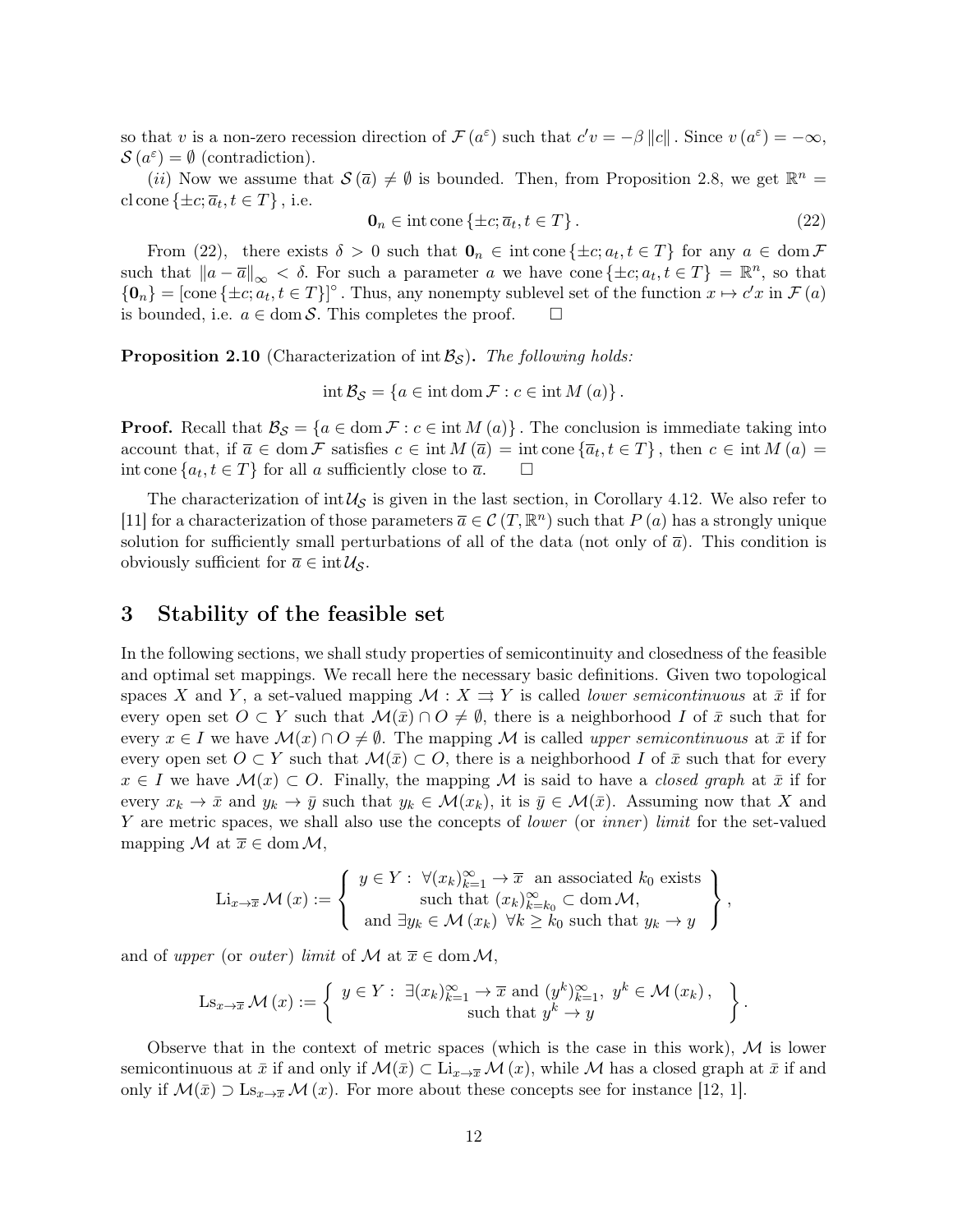If  $b_t > 0$  for some  $t \in T$ , then the lower semicontinuity of F at  $\overline{a} \in \text{dom } \mathcal{F}$  is equivalent to any of the conditions (i) – (iv) in Proposition 2.5 (B) (see [5, Theorem 4.2]), and any of them implies that  $\mathcal{F}_{\text{dom}\,\mathcal{F}}$  is lsc at  $\overline{a}$ . Example 4.11 in [5] shows that the converse statement does not hold. Forthcoming Proposition 3.2 will show that, if  $b_t \leq 0$  for all  $t \in T$ , then SC is still a necessary condition for the lower semicontinuity of  $\mathcal F$  under mild conditions. This result is already known, even when we relax continuity ([5, Proposition 4.5(ii)]), but the proof below is much simpler and pops-up as a direct consequence of the following lemma.

**Lemma 3.1** (Criterium for SC). Let  $\bar{a} \in \text{dom } \mathcal{F}$  be such that there exist  $\bar{x} \in \text{Li}_{a\to \bar{a}}\mathcal{F}(a)$  and  $\widehat{x} \in \mathbb{R}^n$  such that  $\overline{x}'\widehat{x} > 0$  and  $a^{\varepsilon} \in \text{dom } \mathcal{F}$  for  $a_t^{\varepsilon} := \overline{a}_t - \varepsilon \widehat{x}$ ,  $t \in T$ , and  $\varepsilon > 0$  sufficiently small.<br>Then  $\overline{x}$  extistes  $SC$ Then  $\bar{a}$  satisfies SC.

**Proof.** Assume that  $\overline{a}$  does not satisfy SC. Then,  $\mathbf{0}_{n+1} \in \text{conv}\{(\overline{a}_t, b_t), t \in T\}$ . Let  $S \subset T$ , S finite, and  $\lambda_t > 0$  for all  $t \in S$  be such that

$$
\mathbf{0}_{n+1} = \sum_{t \in S} \lambda_t \left( \overline{a}_t, b_t \right), \quad \sum_{t \in S} \lambda_t = 1. \tag{23}
$$

Let  $\overline{x}$  and  $\hat{x}$  be two points as in the statement. Let  $\varepsilon > 0$  be such that  $a^{\varepsilon} \in \text{dom } \mathcal{F}$ , with  $\overline{x} = \overline{x}$   $\widehat{x} \in \mathcal{F}$ . From (23), we get  $a_t^{\varepsilon} := \overline{a}_t - \varepsilon \widehat{x}, t \in T$ . From (23), we get

$$
(-\varepsilon \widehat{x}, 0) = \sum_{t \in S} \lambda_t (\overline{a}_t - \varepsilon \widehat{x}, b_t) \in K(a^{\varepsilon}),
$$

so that  $(-\varepsilon \hat{x})' x \ge 0$  for all  $x \in \mathcal{F}(a^{\varepsilon})$  by Farkas' Lemma ([8, Theorem 3.1]). Consider the half-<br>space  $H^- = \{x \in \mathbb{R}^n : \hat{x}'x \le 0\}$ , We have  $\mathcal{F}(a^{\varepsilon}) \subset H^-$  for  $\varepsilon > 0$  small appears while  $\overline{x} \notin H^$ space  $H^- = \{x \in \mathbb{R}^n : \hat{x}'x \leq 0\}$ . We have  $\mathcal{F}(a^{\varepsilon}) \subset H^-$  for  $\varepsilon > 0$  small enough while  $\overline{x} \notin H^-$ .<br>This contradicts  $\overline{x} \subset \overline{V}$ . This contradicts  $\overline{x} \in \mathrm{Li}_{a \to \overline{a}} \mathcal{F}(a)$ .  $\Box$ 

**Proposition 3.2.** Let F be lsc at  $\overline{a} \in \text{int dom } \mathcal{F}$ . If  $\mathcal{F}(\overline{a}) \neq \{0_n\}$ , then  $\overline{a}$  satisfies SC.

**Proof.** Under the assumption, there will exist  $\overline{x} \in \mathcal{F}(\overline{a}) \subset \mathrm{Li}_{a \to \overline{a}} \mathcal{F}(a)$  such that  $\overline{x} \neq \mathbf{0}_n$  and, if  $a_t^{\varepsilon} := \overline{a}_t - \varepsilon \overline{x}, t \in T$ , we have by assumption  $a^{\varepsilon} \in \text{dom } \mathcal{F}$  for  $\varepsilon > 0$  small enough. The conclusion is immediate from Lemma 3.1.  $\square$ 

We now analyze the connections between the set  $\mathcal{F}(\bar{a})$  and the *inner limit* and the *outer limit* of sequences  $\mathcal{F}(a^k)$ , with  $a^k \to \overline{a}$ , which are represented by  $\text{Li}_{k\to\infty} \mathcal{F}(a^k)$  and  $\text{Ls}_{k\to\infty} \mathcal{F}(a^k)$ , respectively. These connections allow us getting deeper results in the analysis of the lower semicontinuity of the map  $\mathcal{F}$ .

The next example shows that it is possible to have existence of parameters  $\overline{a} \in \text{dom } \mathcal{F}$  and sequences  $\{a^k\} \subset \text{dom } \mathcal{F}$  such that  $a^k \to \overline{a}$  as  $k \to \infty$  and  $\text{Li}_{k\to\infty} \mathcal{F}(a^k) = \emptyset$ .

Example 3.3. Let  $\bar{a}: T = \{1, 2, 3, 4, 5\} \to \mathbb{R}^3$  be such that  $a_1 = (1, 0, 0), a_2 = (-1, 0, 0), a_3 =$  $(1, 1, 0), a_4 = (1, 0, 1), a_5 = (0, 0, -1), \text{ and } b = (1, -1, 2, 1, 0). \text{ Then } \mathcal{F}(\overline{a}) = \{(1, x_2, 0) : x_2 \geq 1\}.$ We associate with  $k \in \mathbb{N}$  the perturbed parameter  $a^k$  such that  $a_1^k = (1 - \frac{1}{k})$  $\frac{1}{k}, \frac{1}{k^2}$  $\frac{1}{k^2}$ , 0),  $a_2^k = (-1, 0, 0)$ ,  $a_3^k = (1, 1, 0), a_4^k = (1, 0, 1), \text{ and } a_5^k = (0, 0, -1).$  Since  $\mathcal{F}(a^k) = \{(1, x_2, 0) : x_2 \ge k\}$  for all  $k \in \mathbb{N},$ we get  $\text{Li}_{k\to\infty} \mathcal{F}(a^k) = \emptyset$ . Observe that, according to [5, Proposition 4.12],  $\mathcal{F}_{\text{dom}\mathcal{F}}$  is not lsc at  $\overline{a}$  (this is also obvious from  $\mathcal{F}(\overline{a}) \nsubseteq \mathrm{Li}_{a\to\overline{a}}\mathcal{F}(a) = \emptyset$ ).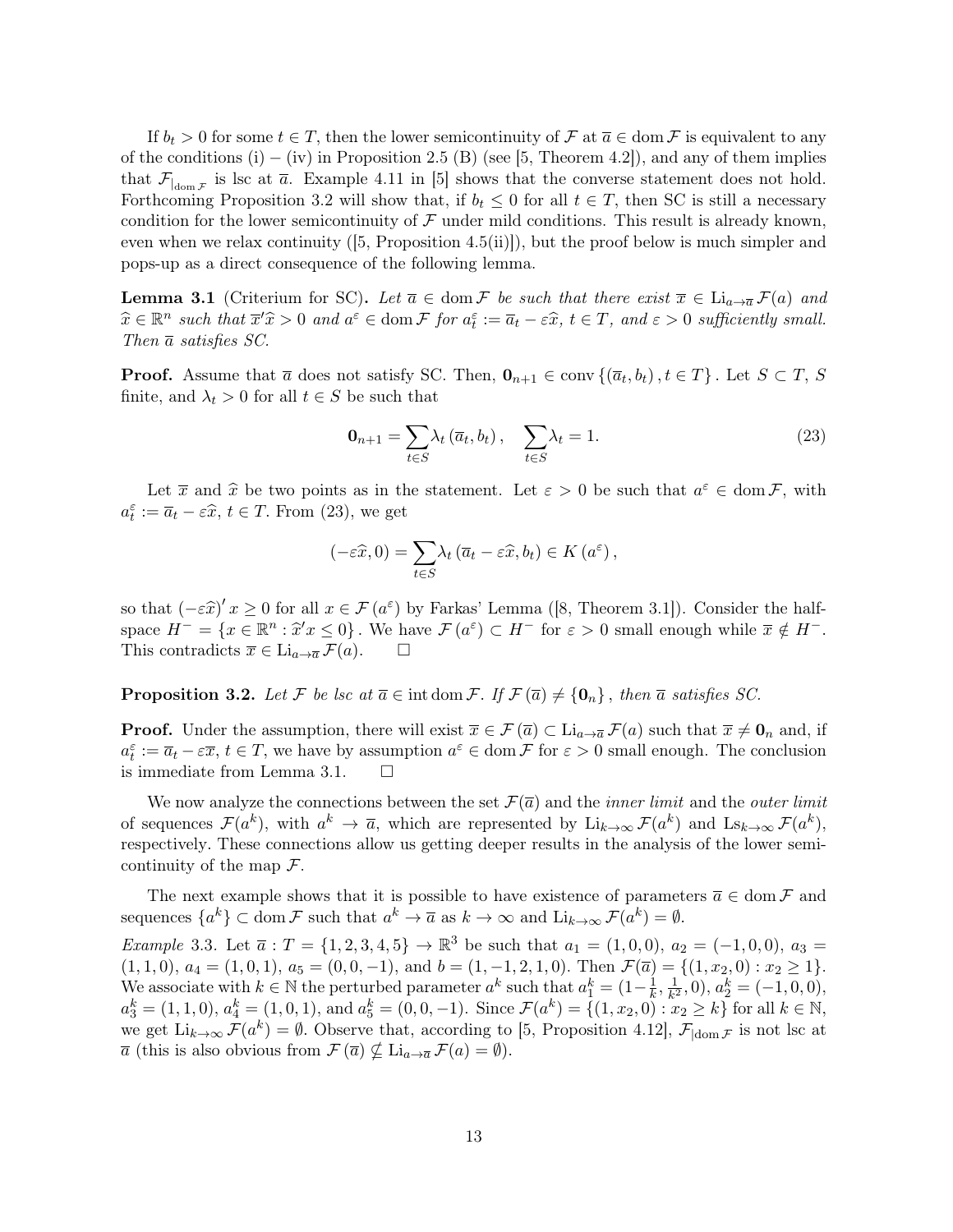**Proposition 3.4.** Let  $\overline{a} \in \text{bd} \text{dom } \mathcal{F}$  be such that  $\overline{a}$  and b do not vanish simultaneously and suppose there exists a sequence  $(a^k)_{k=1}^{\infty} \subset \text{dom } \mathcal{F}$  converging to  $\overline{a}$  such that  $\text{Ls}_{k\to\infty} \mathcal{F}(a^k) = \emptyset$ . Then one of the following alternatives holds:

 $(i) \overline{a} \notin \text{dom } \mathcal{F}$ ;

(ii)  $\mathcal{F}(\overline{a})$  is an unbounded set and  $\text{int }\mathcal{F}(\overline{a}) = \emptyset$ .

**Proof.** Assume that (i) does not hold, i.e. that  $\overline{a} \in \text{dom } \mathcal{F}$ . Notice that  $\text{Li}_{k\to\infty} \mathcal{F}(a^k) = \emptyset$ since  $\text{Li}_{k\to\infty} \mathcal{F}(a^k) \subset \text{Ls}_{k\to\infty} \mathcal{F}(a^k) = \emptyset$ . Hence,  $\mathcal{F}_{\substack{\text{dom } \mathcal{F}}}$  is not lsc at  $\bar{a}$ , so that  $\text{int } \mathcal{F}(\bar{a}) = \emptyset$  by [5, Theorem 4.10]. Now consider  $x^k \in \mathcal{F}(a^k)$ ,  $k = 1, 2, \dots$  Then the sequence  $(x^k)_{k=1}^{\infty}$  cannot have bounded subsequences, and thus we can assume (by passing possibly to a subsequence  $(k_r)$  the existence of  $u = \lim_{r \to \infty} \frac{x^{k_r}}{\prod_{r \neq k_r}}$  $\frac{x^{k_r}}{\|x^{k_r}\|}$ . Since  $(a_t^{k_r})'x^{k_r} \geq b_t$ , it follows that  $\overline{a}_t' u \geq 0$ . Thus  $u \in \mathcal{F}(\overline{a})_{\infty} \setminus \{\mathbf{0}_n\}$ , and the set  $\mathcal{F}(\overline{a})$  is unbounded.

**Proposition 3.5.** Let  $\overline{a} \in \text{bd} \text{dom } \mathcal{F}$  and suppose that  $\text{Li}_{k\to\infty} \mathcal{F}(a^k) = \emptyset$  for each sequence  $(a^k)_{k=1}^{\infty} \subset \text{dom } \mathcal{F}$  converging to  $\overline{a}$ , with  $a^k \neq \overline{a}$  for all k. Then  $\overline{a} \notin \text{dom } \mathcal{F}$ .

**Proof.** Suppose that  $\overline{a} \in \text{dom } \mathcal{F}$  and let  $\overline{x} \in \mathcal{F}(\overline{a})$ . Then  $\overline{x} \neq \mathbf{0}_n$  (otherwise, dom  $\mathcal{F} = \mathcal{C}(T, \mathbb{R}^n)$ ) in contradiction with  $\overline{a} \in \text{bd dom } \mathcal{F}$ . Taking  $a^k := \overline{a} + \frac{1}{k}$  $\frac{1}{k}\overline{x}$ ,  $k = 1, 2, ...,$  we get  $\overline{x} \in \mathcal{F}(a^k)$  for all k, so that  $\text{Li}_{k\to\infty} \mathcal{F}(a^k) \neq \emptyset$ .  $\Box$ 

In contrast with lower semicontinuity, the upper semicontinuity of  $\mathcal F$  has a neat characterization.

**Theorem 3.6** (Characterization of usc of F). F is usc at  $\overline{a} \in \text{dom } \mathcal{F}$  if and only if  $\mathcal{F}(\overline{a})$  is either bounded or the whole of  $\mathbb{R}^n$ .

**Proof.** Thanks to [9, Corollary 5.1.1], it suffices to prove that if F is usc at  $\bar{a} \in \text{dom } \mathcal{F}$  and  $\mathcal{F}(\overline{a}) \neq \mathbb{R}^n$ , then  $\mathcal{F}(\overline{a})$  is bounded.

Reasoning by contradiction, suppose that  $\mathcal{F}(\overline{a})$  is unbounded. Then, there will exist  $u \neq \mathbf{0}_n$ such that the set

$$
U := \{ x \in \text{bd } \mathcal{F}(\overline{a}) : u'x \ge 1 \}
$$

is unbounded. In fact, if we consider a sequence  $(x^k)_{k=1}^{\infty} \subset \text{bd } \mathcal{F}(\overline{a})$  such that  $||x^k|| \to \infty$  as  $k \to \infty$ , and w.l.o.g. we suppose that  $x^k / ||x^k|| \to u$ , then we shall write

$$
\lim_{k \to \infty} u' x^k = \lim_{k \to \infty} ||x^k|| = +\infty,
$$

and this shows that  $U$  is unbounded.

Now we take a sequence  $(z^k)_{k=1}^{\infty} \subset U$  without any accumulation point.

It is clear that

$$
\left(\overline{a}_t + \frac{1}{k}u\right)' z^k \ge b_t + \frac{1}{k} > b_t, \text{ for all } t \in T,
$$

and there must exist a neighborhood  $V_k$  of  $z^k$  such that  $V_k \subset B(z^k; \frac{1}{k})$  $\frac{1}{k}$  and

$$
V_k \subset \mathcal{F}(a^k), \ k = 1, 2, \dots
$$

where  $a_t^k := \overline{a}_t + \frac{1}{k}$  $\frac{1}{k}u, k = 1, 2, ...$  On the other hand, as  $z^k \in \text{bd }\mathcal{F}(\overline{a})$ , there will exist

$$
y^k \in V_k \diagdown \mathcal{F}(\overline{a}), \ k = 1, 2, \dots
$$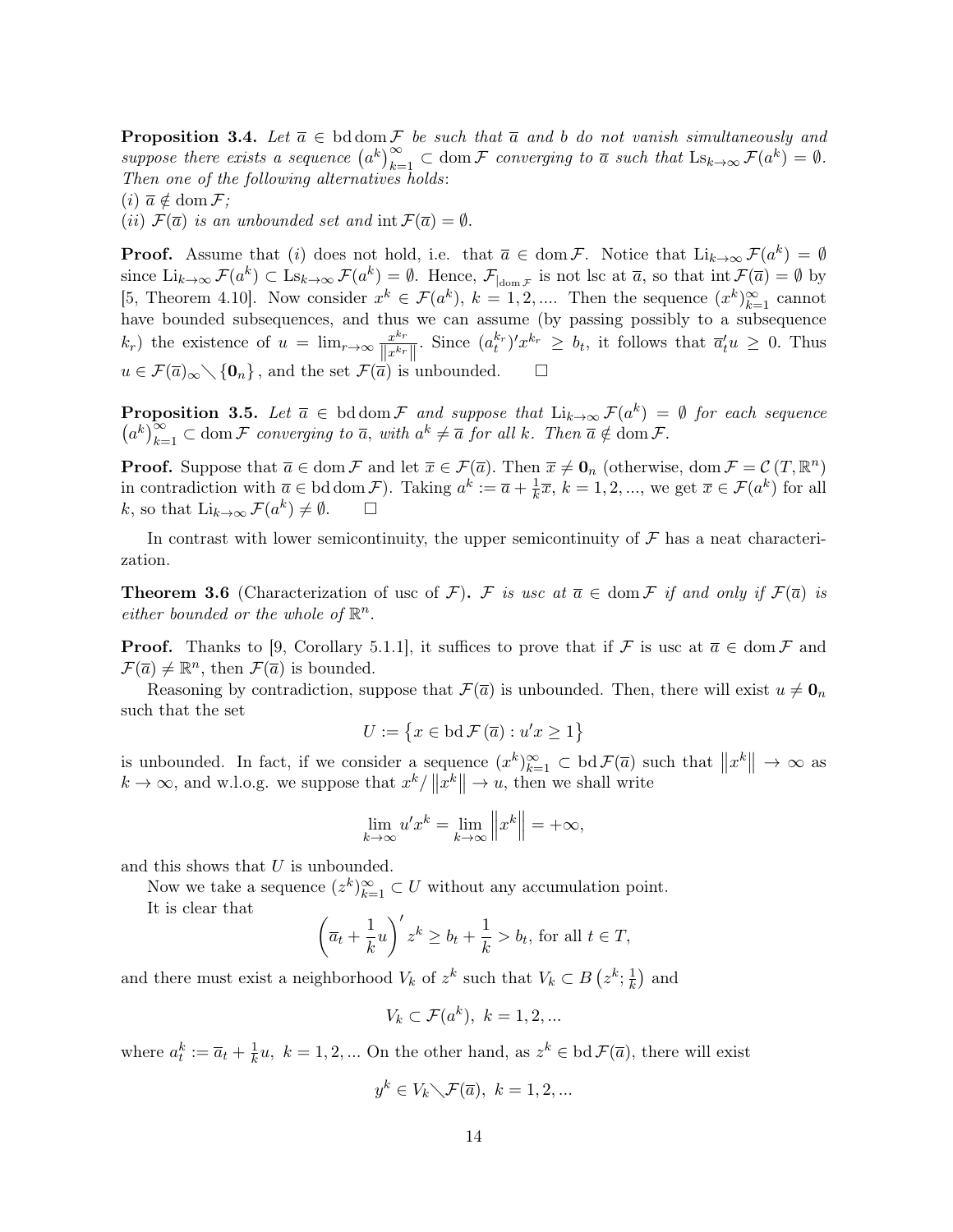The sequence  $(y^k)_{k=1}^{\infty}$  neither has accumulation points because  $||y^k - z^k|| \le 1/k$ ,  $k = 1, 2, ...$  and therefore

$$
W := \mathbb{R}^n \diagdown \{y_1, y_2, \ldots\}
$$

is an open set such that

$$
\mathcal{F}(\overline{a}) \subset W \text{ and } \mathcal{F}(a^k) \nsubseteq W.
$$

This contradicts the upper semicontinuity of  $\mathcal F$  as  $a^k \to \overline{a}$  for  $k \to \infty$ .

**Corollary 3.7.** Let  $\overline{a} \in \text{int dom }\mathcal{F}$  be non-identically zero. Then,  $\overline{a} \in \text{int } \mathcal{B}_{\mathcal{F}}$  if and only if  $\mathcal{F}$  is usc on some neighborhood of  $\overline{a}$ .

**Proof.** Since  $a \in \text{dom } \mathcal{F}$  is non-identically zero in some neighborhood of  $\overline{a}$ ,  $\mathcal{F}$  is usc at a if and only if  $a \in \mathcal{B}_{\mathcal{F}}$ .  $\square$ 

# 4 Stability of the optimal set and the optimal value

This section is devoted to analyze the semicontinuity of the optimal set mapping  $S$  and of the optimal value function.

**Proposition 4.1** (Continuity properties of the value function). Given  $\overline{a} \in \mathcal{C}(T, \mathbb{R}^n)$  the following statements hold:

(i) If F is lsc at  $\overline{a}$ , then v is usc at  $\overline{a}$ ;

(ii) if v is usc at  $\overline{a} \in \text{dom } \mathcal{F}$ , then  $\overline{a} \in \text{int dom } \mathcal{F}$ . If, additionally,  $b_t > 0$  for some  $t \in T$ , then  $\mathcal{F}$ is lsc at  $\overline{a}$ .

**Proof.** (i) We can assume that  $\overline{a} \in \text{dom } \mathcal{F}$  (otherwise v is trivially usc at  $\overline{a}$ ). Thus,  $v(\overline{a}) \in$  $\mathbb{R} \cup \{-\infty\}$ . Take an arbitrary  $\mu > v(\overline{a})$ .

Let  $(a^k)_{k=1}^{\infty}$  be a sequence in  $\mathcal{C}(T,\mathbb{R}^n)$  such that  $a^k \to \overline{a}$  as  $k \to \infty$ . Let  $\overline{x} \in \mathcal{F}(\overline{a})$  be such that  $c'\overline{x} \leq \mu$ . Since the open set  $V = \{x \in \mathbb{R}^n : c'x \leq \mu\}$  satisfies  $\mathcal{F}(\overline{a}) \cap V \neq \emptyset$ , we have  $\mathcal{F}(a^k) \cap V \neq \emptyset$  for k large enough. For each  $x^k \in \mathcal{F}(a^k) \cap V$  we have  $v(a^k) \leq c'x^k < \mu$ . Thus, v is usc at  $\bar{a}$ .

(*ii*) Let  $\mu > v(\overline{a})$ . Then there exists  $\delta > 0$  such that  $v(a) < \mu$  for all  $a \in \mathcal{C}(T, \mathbb{R}^n)$  such that  $\|a - \overline{a}\|_{\infty} < \delta$ . This implies that  $\overline{a} \in \text{int dom }\mathcal{F}$  which is equivalent to the lower semicontinuity of F at  $\bar{a}$  under the assumption that  $b_t > 0$  for some  $t \in T$  (by Proposition 2.5).  $\Box$ 

**Remark.** The same proof of Proposition 4.1 shows that the lower semicontinuity of  $\mathcal{F}_{\vert_{\text{dom }\mathcal{F}}}$  entails the upper semicontinuity of  $v_{\vert_{\text{dom }\mathcal{F}}}$ . The converse is not true. The necessity of the additional condition  $b_t > 0$  for some t, in Proposition 4.1(ii), follows from Example 4.7 below.

The following proposition provides a sufficient condition for the graph closedness of  $S$  at  $\overline{a} \in \text{dom } \mathcal{S}.$ 

**Proposition 4.2** (Closed graph of S). Given  $\overline{a} \in C(T, \mathbb{R}^n)$ , any of the following conditions guarantees that S is closed graph at  $\overline{a}$ : (i) v is usc at  $\overline{a}$  and  $v(\overline{a}) \in \mathbb{R}$ ; (*ii*)  $S(\overline{a}) = \mathcal{F}(\overline{a})$ .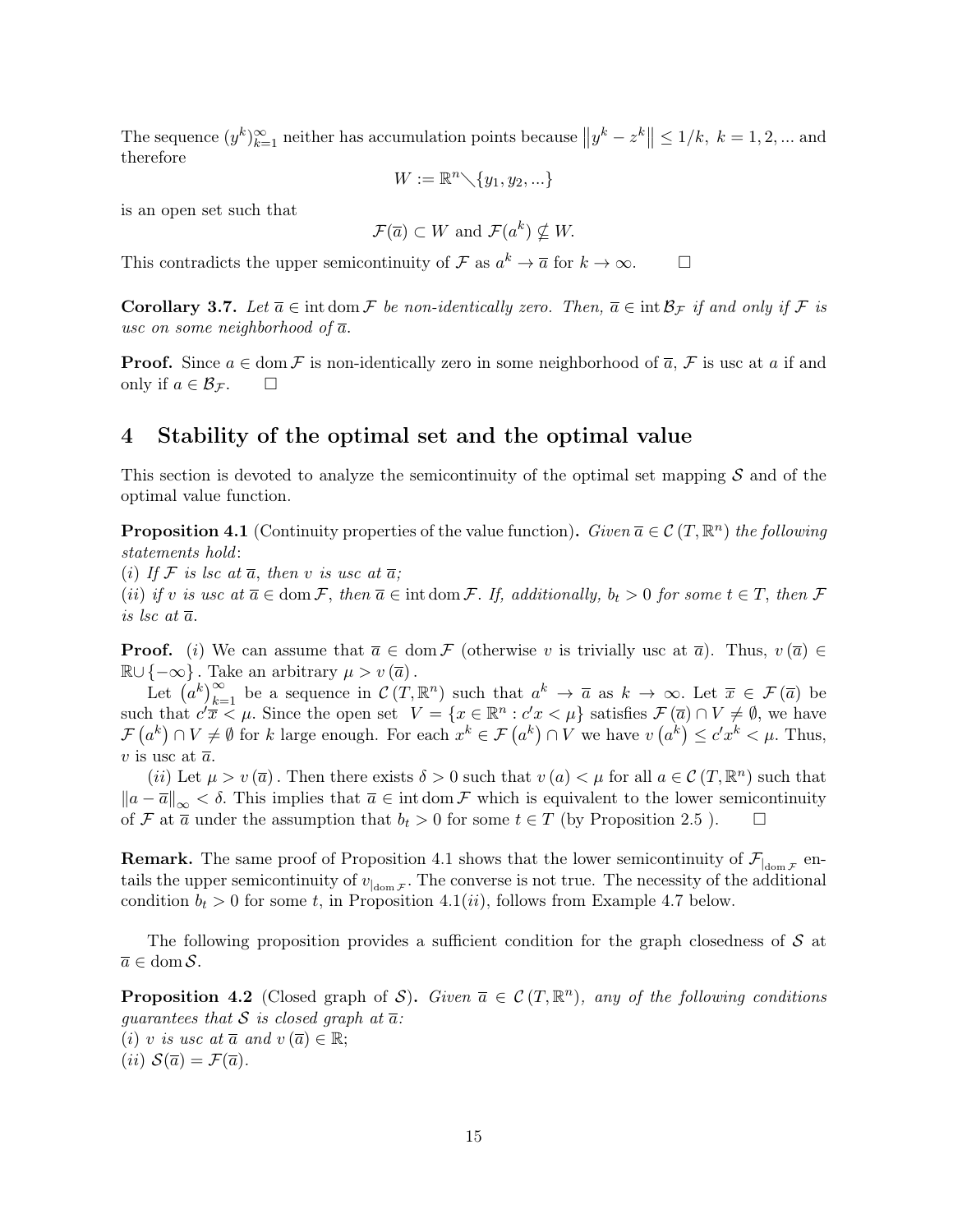**Proof.** (*i*) Suppose that *v* is usc at  $\overline{a}$ . This implies that for every sequence  $(a^k)_{k=1}^{\infty} \subset C(T, \mathbb{R}^n)$ converging to  $\overline{a}$ , we have

$$
\limsup_{k \to \infty} v(a^k) \le v(\overline{a}).
$$

If  $\text{Ls}_{k\to\infty} S(a^k) = \emptyset$ , the inclusion  $\text{Ls}_{k\to\infty} S(a^k) \subset S(\overline{a})$  holds trivially. Alternatively, if  $x^0 \in \text{Ls}_{k\to\infty} S(a^k)$ , there will exist subsequences  $(a^{k_r})_{r=1}^{\infty}$  and  $x^{k_r} \in S(a^{k_r})$ ,  $r = 1, 2, ...,$  such that  $\lim_{r\to\infty} x^{k_r} = x^0$ . This means

$$
(a_t^{k_r})' x^{k_r} \ge b_t, \ t \in T, \ r = 1, 2, \dots \tag{24}
$$

and

$$
c'x^{k_r} = v(a^{k_r}), \ r = 1, 2, \dots \tag{25}
$$

By taking limits in (24), we conclude that  $x^0 \in \mathcal{F}(\overline{a})$ . Taking limits now in (25) one has

$$
c'x^{0} = \lim_{r \to \infty} c'x^{k_r} = \lim_{r \to \infty} v(a^{k_r}) \le \limsup_{k \to \infty} v(a^k) \le v(\overline{a})
$$

and necessarily  $x^0 \in \mathcal{S}(\overline{a})$ . Consequently,

$$
Ls_{a\to \overline{a}}\mathcal{S}(a)\subset \mathcal{S}(\overline{a})
$$

i.e. S is closed graph at  $\overline{a}$ .

(*ii*) Assume that  $\mathcal{S}(\overline{a}) = \mathcal{F}(\overline{a})$ . Take sequences  $(a^k)_{k=1}^{\infty}$  in dom  $\mathcal{S}$  and  $x^k \in \mathcal{S}(a^k)$ ,  $k = 1, 2, ...,$ converging to  $\bar{a}$  and  $x^0$  respectively. Since  $\mathcal{S}(a^k) \subset \mathcal{F}(a^k)$ ,  $k = 1, 2, ...,$  and  $\mathcal{F}$  is always closed graph, one has  $x^0 \in \mathcal{F}(\overline{a}) = \mathcal{S}(\overline{a})$ , and we are done.

Corollary 4.3. If  $\overline{a} \in \text{dom } S$  and either F is lsc at  $\overline{a}$  or  $S(\overline{a}) = \mathcal{F}(\overline{a})$ , then S is closed graph at  $\overline{a}$ .

**Proof.** It is a straightforward consequence of Proposition 4.1 and Proposition 4.2.  $\Box$ 

**Proposition 4.4** (Characterization of lsc of the value function). Let  $\overline{a} \in \mathcal{C}(T, \mathbb{R}^n)$  be such that  $v(\overline{a}) \in \mathbb{R}$ . Then, v is lsc at  $\overline{a}$  if and only if  $\mathcal{S}(\overline{a})$  is a nonempty bounded set.

**Proof.** Suppose that  $\mathcal{S}(\bar{a})$  is either empty or unbounded. Then the sublevel sets

$$
\{x \in \mathbb{R}^n: \overline{a}_t^t x \ge b_t, t \in T, \ c'x \le v(\overline{a}) + \rho\}, \ \rho > 0,
$$

are unbounded, yielding the existence of  $u \in \mathbb{R}^n$  such that  $||u|| = 1$  and  $\overline{a}_t^t u \ge 0$  for all  $t \in T$ and  $c'u = 0$  (remember that  $v(\overline{a}) \in \mathbb{R}$ ). Then, following the same argument that in the proof of Proposition 2.9, we establish the existence of parameters  $a^{\varepsilon} \to \overline{a}$  as  $\varepsilon \downarrow 0$  with  $v(a^{\varepsilon}) = -\infty$ , so that v is not lsc at  $\bar{a}$ . The converse statement is straightforward consequence of [8, Theorem 10.1].  $\Box$ 

Observe also that v is lsc at  $\overline{a} \in \text{dom } \mathcal{F}$  if and only if  $v_{\vert \text{dom } \mathcal{F}}$  is lsc at  $\overline{a}$  because v is identically  $+\infty$  outside dom  $\mathcal{F}.$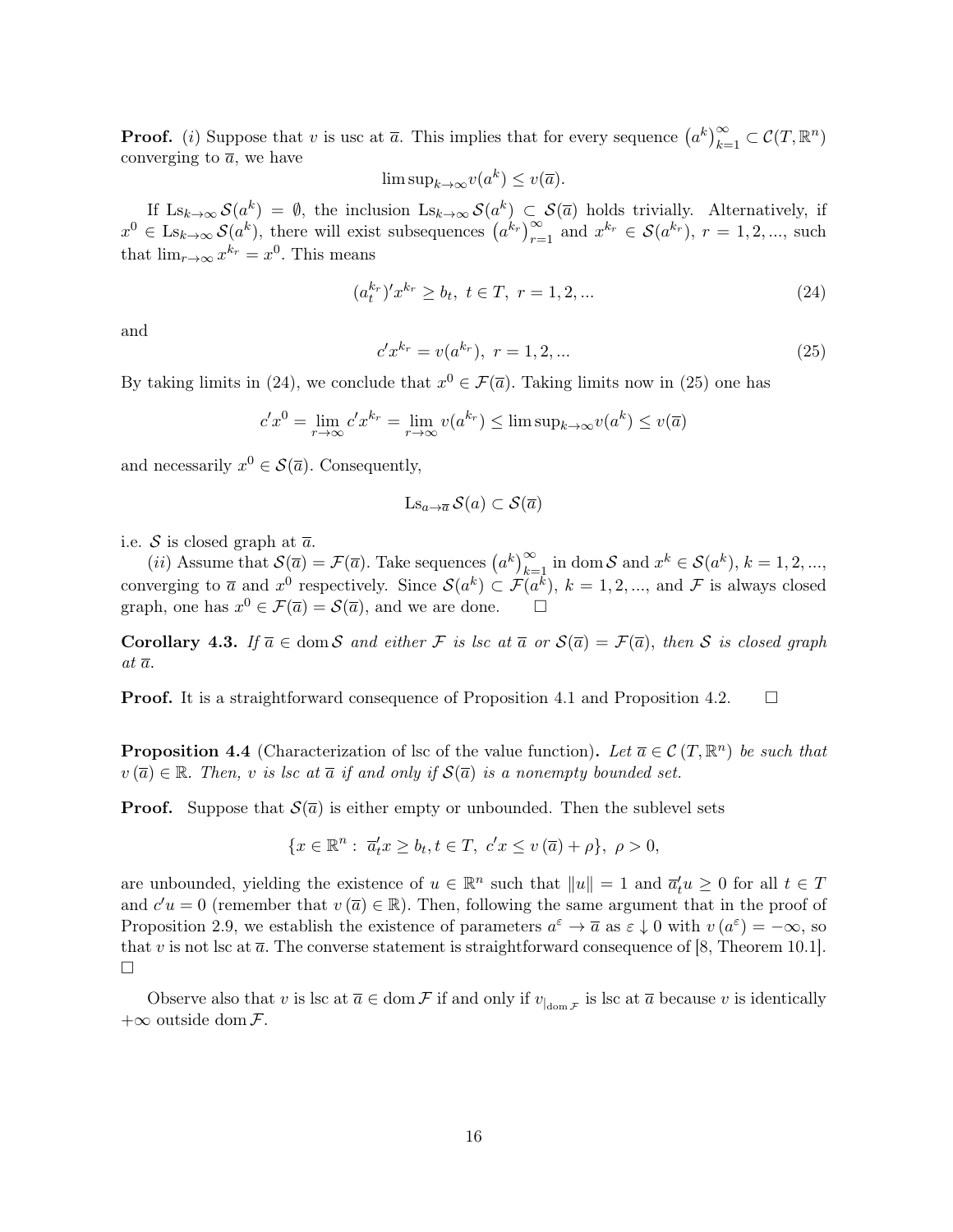*Example* 4.5. Consider the problem in  $\mathbb{R}^2$ 

$$
P(\overline{a})
$$
: inf  $x_2$  s.t.  $t^2x_1 + x_2 \ge 2t$ ,  $t \in [0, 1]$ .

It can be realized that  $\mathcal{F}(\overline{a}) = \text{epi } h$ , where  $h(x_1) = -x_1 + 2$  if  $x_1 \leq 1$ , and  $h(x_1) = \frac{1}{x_1}$  if  $x > 1$ . Then,  $v(\bar{a}) = 0$  and  $\mathcal{S}(\bar{a}) = \emptyset$ . Since  $\bar{a}$  satisfies SC (take, e.g.,  $\hat{x} = (2, 2)$ ), F is lsc at  $\bar{a}$  and  $\overline{a} \in \text{int dom}\,\mathcal{F}$ . Let

$$
a_t^k = \begin{cases} \left(\frac{1}{k^2}, 1\right), & t \in \left[0, \frac{1}{k}\right], \\ \left(t^2, 1\right), & t \in \left[\frac{1}{k}, 1\right], \end{cases}
$$

for each  $k \in \mathbb{N}$ . We have  $a^k \in \mathcal{C}([0,1], \mathbb{R}^n)$  and  $a^k \to \overline{a}$  as  $k \to \infty$ . Since  $v(a^k) = -\infty$  for all  $k \in \mathbb{N}$ , v is usc but not lsc at  $\overline{a}$ .

**Theorem 4.6** (Characterization of continuity of the value function). Assume the existence of  $t \in T$  such that  $b_t > 0$ . Let  $\overline{a} \in \mathcal{C}(T, \mathbb{R}^n)$  be such that  $v(\overline{a}) \in \mathbb{R}$ . Then

v is continuous at  $\overline{a} \Leftrightarrow \mathcal{S}(\overline{a}) \neq \emptyset$  is bounded and  $\overline{a} \in \text{int dom }\mathcal{F}$ .

**Proof.** If v is continuous at  $\overline{a}$ , then  $\overline{a} \in \text{int dom }\mathcal{F}$  and  $\mathcal{F}$  is lsc at  $\overline{a}$  by Proposition 4.1. Moreover,  $\mathcal{S}(\bar{a})$  is a bounded set by Proposition 4.4. The argument is reversible.  $\Box$ 

Example 4.7. Let  $T = \{1, 2, 3, 4\}, n = 2$ , let  $a_1 = (1, 0), a_2 = (1, -1), a_3 = (-1, 1), a_4 = (2, -2)$ . Finally, let  $c = (0, 1)$   $b = (0, 0, 0, 0)$ . Then  $v(a) = 0$  and  $\mathcal{F}(a) = \{(x, x) : x \ge 0\}$ . Let  $a_1^{\epsilon} = (1, 0)$ ,  $a_2^{\epsilon} = (1, -1), a_3^{\epsilon} = (-1, 1), a_4^{\epsilon} = (2, -2(1 + \epsilon))$ . Then  $v(a^{\epsilon}) = 0$  and  $\mathcal{F}(a^{\epsilon}) = \{(0, 0)\}\$ , and this shows that  $\mathcal F$  is nor lsc at a, even with v continuous at a.

**Corollary 4.8.** Assume that v is finite-valued in a neighborhood of  $\overline{a} \in \mathcal{C}(T, \mathbb{R}^n)$ . Then,  $\overline{a} \in$ int  $\mathcal{B}_S$  if and only if v is lsc on some neighborhood of  $\overline{a}$ . If, additionally, there exists  $t \in T$  such that  $b_t > 0$ , then,  $\overline{a} \in \text{int} \mathcal{B}_S$  if and only if v is continuous on some neighborhood of  $\overline{a}$ .

**Proof.** It is straightforward from Proposition 4.4 and Theorem 4.6.  $\Box$ 

Observe that Example 4.7 also shows that the converse of Corollary 4.3 fails, since  $S$  is constant in a neighborhood of  $\overline{a}$  but F is not lsc at  $\overline{a}$  and  $\mathcal{S}(\overline{a}) \neq \mathcal{F}(\overline{a})$ .

**Proposition 4.9.** Let  $\overline{a} \in \text{int dom } \mathcal{F}$  be such that  $\mathcal{S}(\overline{a})$  is a nonempty bounded set. If there exists  $t \in T$  such that  $b_t > 0$ , then S is usc at  $\overline{a}$ .

**Proof.** Suppose that S is not equibounded around  $\overline{a}$ . Let  $\mathcal{S}(\overline{a}) \subset B(0_n, k_0)$ ,  $k_0 \in \mathbb{N}$ . Then for each  $k \geq k_0$  there exists  $a^k \in \mathcal{C}(T, \mathbb{R}^n)$  such that  $||a^k - \overline{a}||_{\infty} < \frac{1}{k}$  $\frac{1}{k}$  and  $x^k \in \mathcal{S}(a^k)$  such that  $||x^k|| \ge k$ . Due to the continuity of  $v$  at  $\overline{a}$  (Theorem 4.6),  $v(a^k) \to v(\overline{a})$ .

We can assume w.l.o.g. that  $\frac{x^k}{\prod_{k=1}^{k}}$  $\frac{x^k}{\|x^k\|} \to u$ , with  $\|u\| = 1$ . Since  $(a_t^k)' x^k \ge b_t$  for all  $t \in T$ , dividing by  $||x^k||$  and taking limits as  $k \to \infty$  we get  $\overline{a}_t'u \ge 0$  for all  $t \in T$ . So, on the one hand,  $u \in \mathcal{F}(\overline{a})_{\infty}$ . On the other hand, from  $c'x^k = v(a^k)$ , dividing again by  $||x^k||$  and taking limits as  $k \to \infty$ , we get  $c'u = 0$ . Thus  $u \in \mathcal{S}(\overline{a})_{\infty}$  (contradiction).

Moreover S is closed graph at  $\bar{a}$  as a consequence of applying consecutively Proposition 4.1(*i*) and Proposition 4.2(*i*), taking into account that the assumptions imply that F is lsc at  $\bar{a}$ . Since S is equibounded around  $\bar{a}$  and S is closed graph at  $\bar{a}$ , we conclude that S is usc at  $\bar{a}$  (apply, for instance, Lemma 6.3.2 in [1]).  $\square$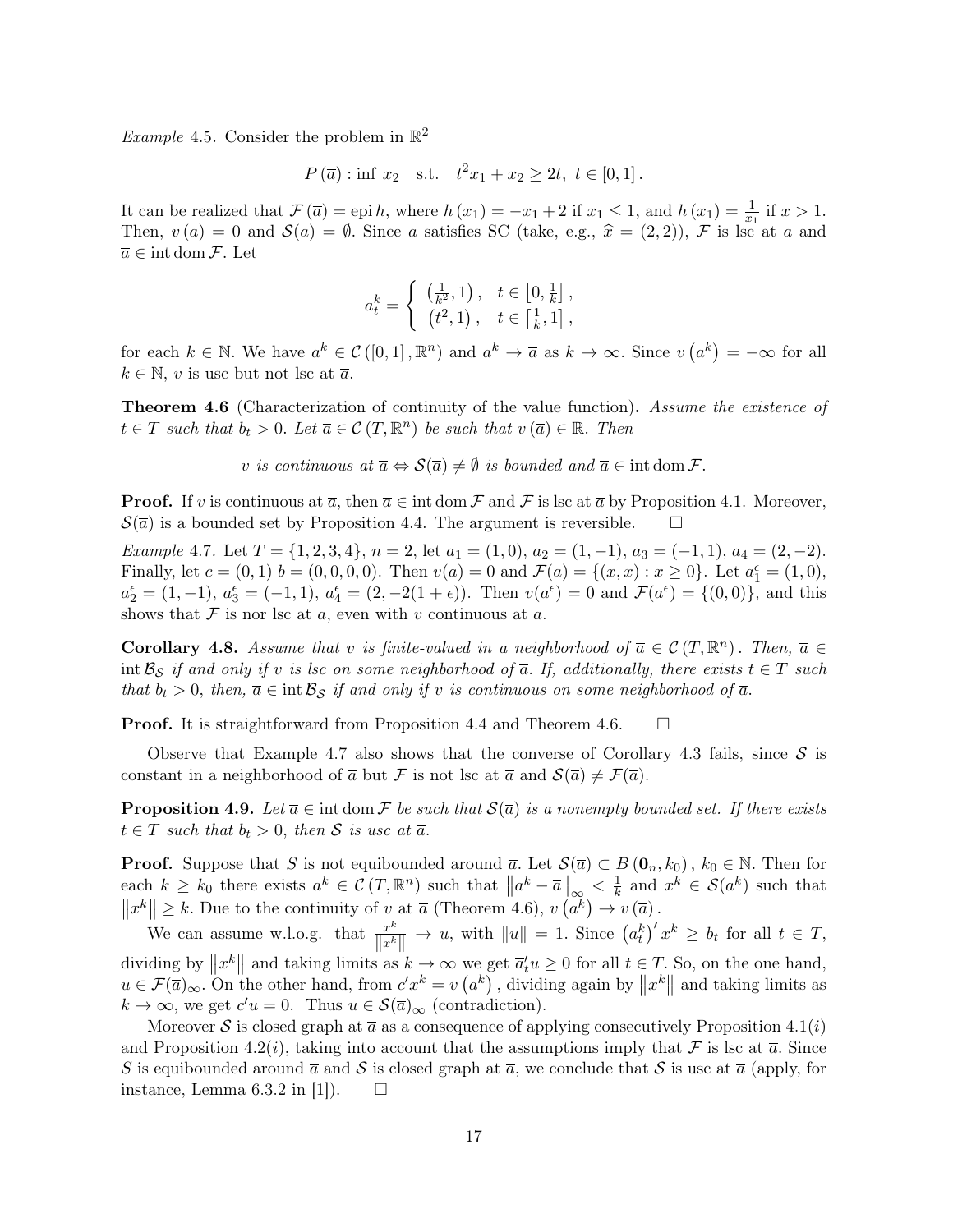**Corollary 4.10.** Assume there exists  $t \in T$  such that  $b_t > 0$ . If  $\overline{a} \in \text{int } B_{\mathcal{S}}$ , then S is use on some neighborhood of  $\overline{a}$ .

The last result in this paper characterizes continuity (and lower semicontinuity) of  $\mathcal{S}_{\vert_{\text{dom}\mathcal{F}}}$ through the uniqueness of optimal solution of the nominal problem. So, this uniqueness is a necessary condition for the lower semicontinuity of  $S$ .

**Theorem 4.11** (Characterization of continuity of  $\mathcal{S}_{\text{dom }\mathcal{F}}$ ). Given  $\overline{a} \in \mathcal{C}(T, \mathbb{R}^n)$ , the following statements are equivalent:

(i)  $S_{\text{dom } \mathcal{F}}$  is continuous at  $\overline{a} \in \text{dom } \mathcal{F}$ ;

(*ii*)  $S_{\vert \text{dom } S}$  *is lsc at*  $\overline{a} \in \text{dom } S$ ;

(*iii*)  $S(\overline{a})$  *is a singleton set.* 

**Proof.** The implication  $(i) \Rightarrow (ii)$  is trivial. Let us prove  $(iii) \Rightarrow (i)$ . If  $\mathcal{S}(\bar{a})$  is a singleton and W is an open set such that  $S(\overline{a}) \cap W \neq \emptyset$ , obviously  $S(\overline{a}) \subset W$ . Now we have that  $\mathcal{F}_{\text{dom } \mathcal{F}}$  is lsc at  $\bar{a}$  by applying Proposition 4.5(i) in [5]. The remark after Proposition 4.1 establishes the upper semicontinuity of  $v_{\vert_{\text{dom }\mathcal{F}}}$ , which itself implies that  $\mathcal{S}_{\vert_{\text{dom }\mathcal{F}}}$  is closed graph at  $\bar{a}$  following the same argument that in the proof of Proposition 4.2 (i). By Theorem  $10.1(i)$  in [8], the boundedness of  $\mathcal{S}(\bar{a})$  entails the lower semicontinuity of v, and so of  $v_{\vert \text{dom } \mathcal{F}}$ , at  $\bar{a}$ . Reasoning as in Proposition 4.9, it is easy to see that  $S_{\vert_{\text{dom } \mathcal{F}}}$  is equibounded, and we conclude that  $S_{\vert_{\text{dom } \mathcal{F}}}$  is usc at  $\overline{a}$  by applying Lemma 6.3.2 in [1]. Therefore,  $\mathcal{S}(a) \subset W$  for every  $a \in \text{dom } \mathcal{F}$  close enough to  $\bar{a}$ . By Proposition 2.9(ii), and since  $\mathcal{S}(\bar{a})$  is a nonempty bounded set,  $\bar{a}$  is an interior point of dom S in the relative topology of dom F, entailing that  $\mathcal{S}(a) \neq \emptyset$  if  $a \in \text{dom } \mathcal{F}$  is close enough to  $\overline{a}$ ; hence,  $\mathcal{S}(a) \cap W = \mathcal{S}(a) \neq \emptyset$  and  $\mathcal{S}_{\text{dom}\,\mathcal{F}}$  is also lsc at  $\overline{a}$ .

We now prove that  $(ii) \Rightarrow (iii)$  by contradiction. Let  $\bar{a} \in \text{dom } S$ , with  $S(\bar{a})$  being a nonsingleton closed convex set. We discuss two possible cases:

**Case 1:** there exist  $x^1, x^2 \in S(\overline{a})$  such that dim span  $\{x^1, x^2\} = 2$ .

In this case take  $u \in \mathbb{R}^n$  such that  $u'x^1 = 0$  and  $u'x^2 < 0$ . Setting  $a_t^{\varepsilon} := \overline{a}_t + \varepsilon u$  for  $t \in T$ , we have  $x^1 \in \mathcal{F}(a^{\varepsilon})$  for all  $\varepsilon > 0$ . Pick any  $x^3 \in \mathcal{S}(a^{\varepsilon})$  if  $\mathcal{S}(a^{\varepsilon}) \neq \emptyset$ , or alternatively, take  $x^3 \in \mathcal{F}(a^{\varepsilon})$  such that  $c'x^3 < c'x^1$ , otherwise.

Let us prove by contradiction that  $u'x^3 \geq 0$ . Indeed, assume  $u'x^3 < 0$ . Since  $x^3 \in \mathcal{F}(a^{\varepsilon})$ ,

 $(a_t^{\varepsilon})' x^3 = \overline{a}_t' x^3 + \varepsilon u' x^3 \ge b_t$  for all  $t \in T$ ,

so that  $x^3$  is a Slater point of  $\overline{a}$ . Since  $x^3 \in \mathcal{F}(\overline{a})$ , the possibility  $c'x^3 < c'x^1$  is excluded and, consequently,  $c'x^3 = c'x^1$ . But this is impossible as the optimal value of  $\overline{a}$  would be attained at a Slater point (which is an interior point). Thus

$$
\mathcal{S}(a^{\varepsilon}) \subset H^{+} := \{ x \in \mathbb{R}^{n} : u'x^{3} \ge 0 \}
$$

while  $x^2 \notin H^+$ . Since  $x^2 \in \mathcal{S}(\overline{a})$  we conclude that  $\mathcal{S}_{\vert_{\text{dom}\mathcal{S}}}$  is not lsc at  $\overline{a}$ .

**Case 2:** We now assume dim  $\mathcal{S}(\overline{a}) = 1$  with  $\mathbf{0}_n \in \text{aff } \mathcal{S}(\overline{a})$ . We consider two subcases, either  $\mathbf{0}_n \in \mathcal{S}(\overline{a})$  or  $\mathbf{0}_n \notin \mathcal{S}(\overline{a})$ .

If  $\mathbf{0}_n \in \mathcal{S}(\bar{a})$ , the previous argument applies taking  $x^1 = \mathbf{0}_n$  and  $u = x^2 \in \mathcal{S}(\bar{a})$ , with  $x^2 \neq \mathbf{0}_n$ . It remains to consider the case  $x^1 \in \mathcal{S}(\overline{a})$ ,  $x^1 \neq \mathbf{0}_n$  and for some  $\lambda > 1$  we have  $\lambda x^1 \in \mathcal{S}(\overline{a})$ . In this case we define

$$
c_{\varepsilon} := \alpha_{\varepsilon}(c + \varepsilon x^1)
$$
 with  $\alpha_{\varepsilon} := \frac{\|c\|}{\|c + \varepsilon x^1\|}$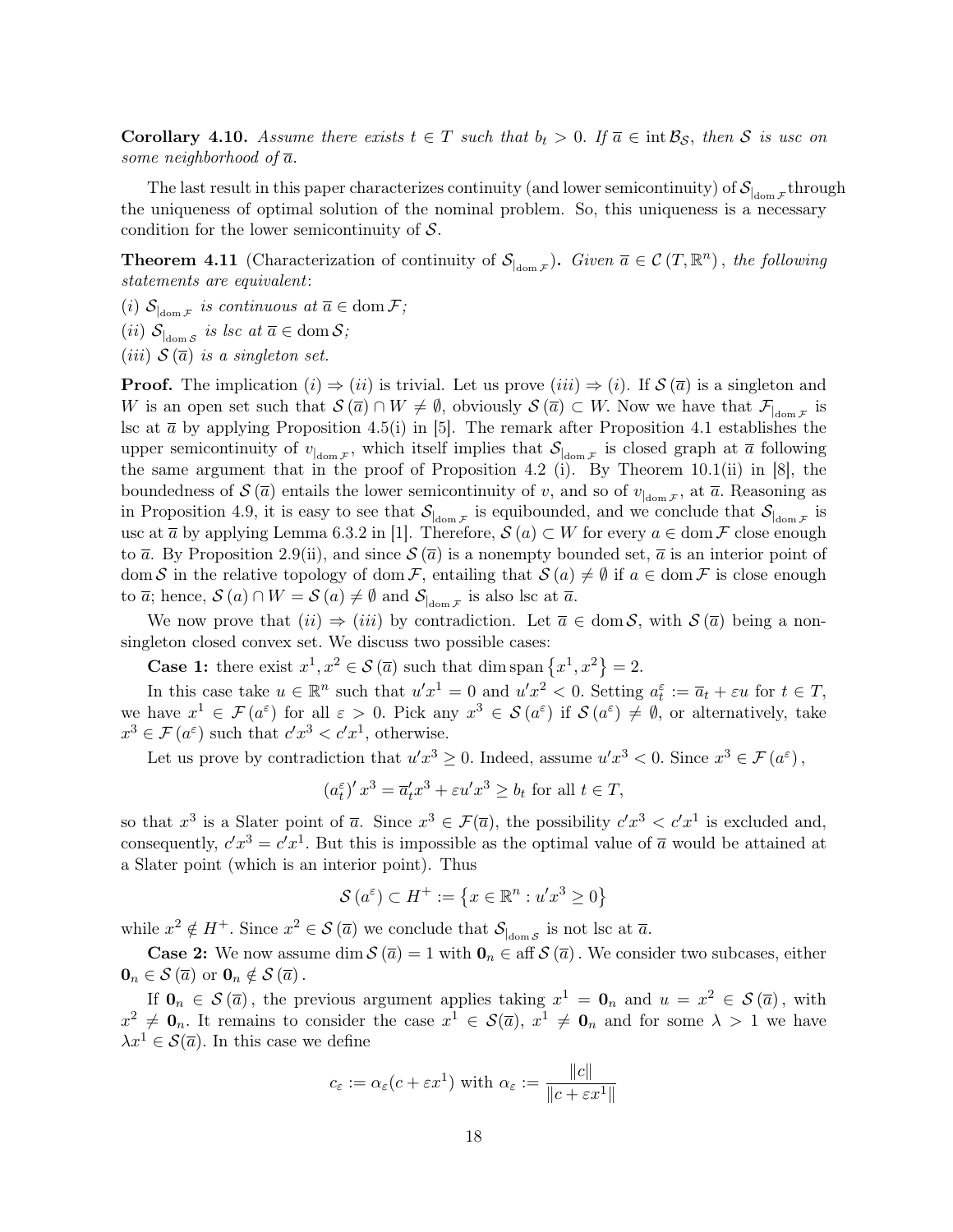for  $\varepsilon \in I := \left[0, \frac{\|c\|}{\|x\|}\right]$  $\frac{\|c\|}{\|x^1\|}$ , where  $c + \varepsilon x^1 \neq \mathbf{0}_n$ . It is evident that the functions  $\varepsilon \mapsto \alpha_{\varepsilon}$  and  $\varepsilon \mapsto c_{\varepsilon}$ are continuous on I, where we set  $c := c_0$ .

Let  $T_{\varepsilon}$  be an  $n \times n$  orthogonal matrix whose entries are continuous functions of  $\varepsilon$  on I and such that  $T_{\varepsilon}c_{\varepsilon}=c$ . Obviously,  $T_0$  is the identity  $n \times n$  matrix. Associated with this transformation we introduce the parameter  $a^{\varepsilon} \in \mathcal{C}(T, \mathbb{R}^n)$  defined as follows,

$$
a_t^\varepsilon = T_\varepsilon \overline{a}_t \; \forall t \in T,
$$

and its corresponding perturbed problem

$$
P(a^{\varepsilon})
$$
: inf  $c'y$  s.t.  $(a^{\varepsilon}_t)'y \ge b_t, t \in T$ ,

where we have replaced, for our convenience, the usual variable  $x$  by  $y$ .

If  $\overline{a}_t \neq \mathbf{0}_n$ , one has

$$
||a_{t}^{\varepsilon} - \overline{a}_{t}|| = ||(T_{\varepsilon}\overline{a}_{t}) - \overline{a}_{t}|| = ||\overline{a}_{t}|| ||T_{\varepsilon} \left(\frac{\overline{a}_{t}}{||\overline{a}_{t}||}\right) - \frac{\overline{a}_{t}}{||\overline{a}_{t}||}||
$$
  
\n
$$
= ||\overline{a}_{t}|| ||T_{\varepsilon} \left(\frac{c_{\varepsilon}}{||c_{\varepsilon}||}\right) - \frac{c_{\varepsilon}}{||c_{\varepsilon}||}||
$$
  
\n
$$
= \frac{||\overline{a}_{t}||}{||c||} ||T_{\varepsilon} (c_{\varepsilon}) - c_{\varepsilon}|| = \frac{||\overline{a}_{t}||}{||c||} ||c - c_{\varepsilon}||
$$
  
\n
$$
\leq \frac{||\overline{a}_{t}||}{||c||} (|1 - \alpha_{\varepsilon}| ||c|| + \alpha_{\varepsilon} \varepsilon ||x^{1}||)
$$
  
\n
$$
\leq \frac{\mu}{||c||} (|1 - \alpha_{\varepsilon}| ||c|| + \alpha_{\varepsilon} \varepsilon ||x^{1}||),
$$

where  $\mu := \max_{t \in T} ||\overline{a}_t||$ . If  $\overline{a}_t = \mathbf{0}_n$ , one has  $a_t^{\varepsilon} = \mathbf{0}_n$ , and from the last inequality, it turns out that  $a^{\varepsilon} \to \overline{a}$  uniformly as  $\varepsilon \downarrow 0$ .

Putting  $y = T_{\varepsilon} x$  in  $P(a^{\varepsilon})$ , and observing that

$$
(a_t^{\varepsilon})'y = \overline{a}'_tT'_{\varepsilon}y = \overline{a}'_tx
$$
, and  
\n $c'y = c'_{\varepsilon}T'_{\varepsilon}y = c'_{\varepsilon}x$ ,

we get an equivalent problem (orthogonal transformations preserve scalar products), with decision variables  $x$ 's,

 $\widetilde{P}(a^{\varepsilon}): \quad \text{inf } c'_{\varepsilon}x \quad \text{s.t.} \quad \overline{a}'_{t}x \geq b_{t}, t \in T,$ 

whose feasible set and optimal set are  $\widetilde{\mathcal{F}}(\mathfrak{a}^{\varepsilon}) = T'_{\varepsilon}(\mathcal{F}(\mathfrak{a}^{\varepsilon}))$  and  $\widetilde{\mathcal{S}}(\mathfrak{a}^{\varepsilon}) = T'_{\varepsilon}(\mathcal{S}(\mathfrak{a}^{\varepsilon}))$ , respectively. Consider the open half space  $H^{+} = \left\{x \in \mathbb{R}^{n} : (x^{1})' x > ||x^{1}|| \right\}$ <sup>2</sup>, We have  $d\left(\lambda x^1,\mathbb{R}^n\diagdown H^+\right)=$  $(\lambda - 1) \|x^1\| > 0$ . So, by the continuity of  $T'_{\varepsilon}$  on I, there exists  $\varepsilon_0 > 0$ ,  $\varepsilon_0 < \frac{\|c\|}{\|x^1\|}$  $\frac{\|C\|}{\|x^1\|}$ , such that  $d\left(T'_{\varepsilon}\left(\lambda x^{1}\right), \mathbb{R}^{n}\diagdown H^{+}\right)>\frac{(\lambda-1)\left\Vert x^{1}\right\Vert }{2}$  $\frac{\|x^1\|}{2}$  for all  $\varepsilon \in [0, \varepsilon_0[$ . Thus, the ball  $W := B\left(\lambda x^1; \frac{(\lambda-1)\|x^1\|}{2}\right)$ 2  $\setminus$ satisfies  $\lambda x^1 \in W$  and  $T'_{\varepsilon}(W) = T'_{\varepsilon}(\lambda x^1) + \frac{(\lambda - 1)\|x^1\|}{2}B(0_n; 1) \subset H^+$ , i.e.  $(x^{1})'(x - x^{1}) > 0$ , for all  $x \in T'_{\varepsilon}(W)$ , for  $\varepsilon \in [0, \varepsilon_{0}].$  (26)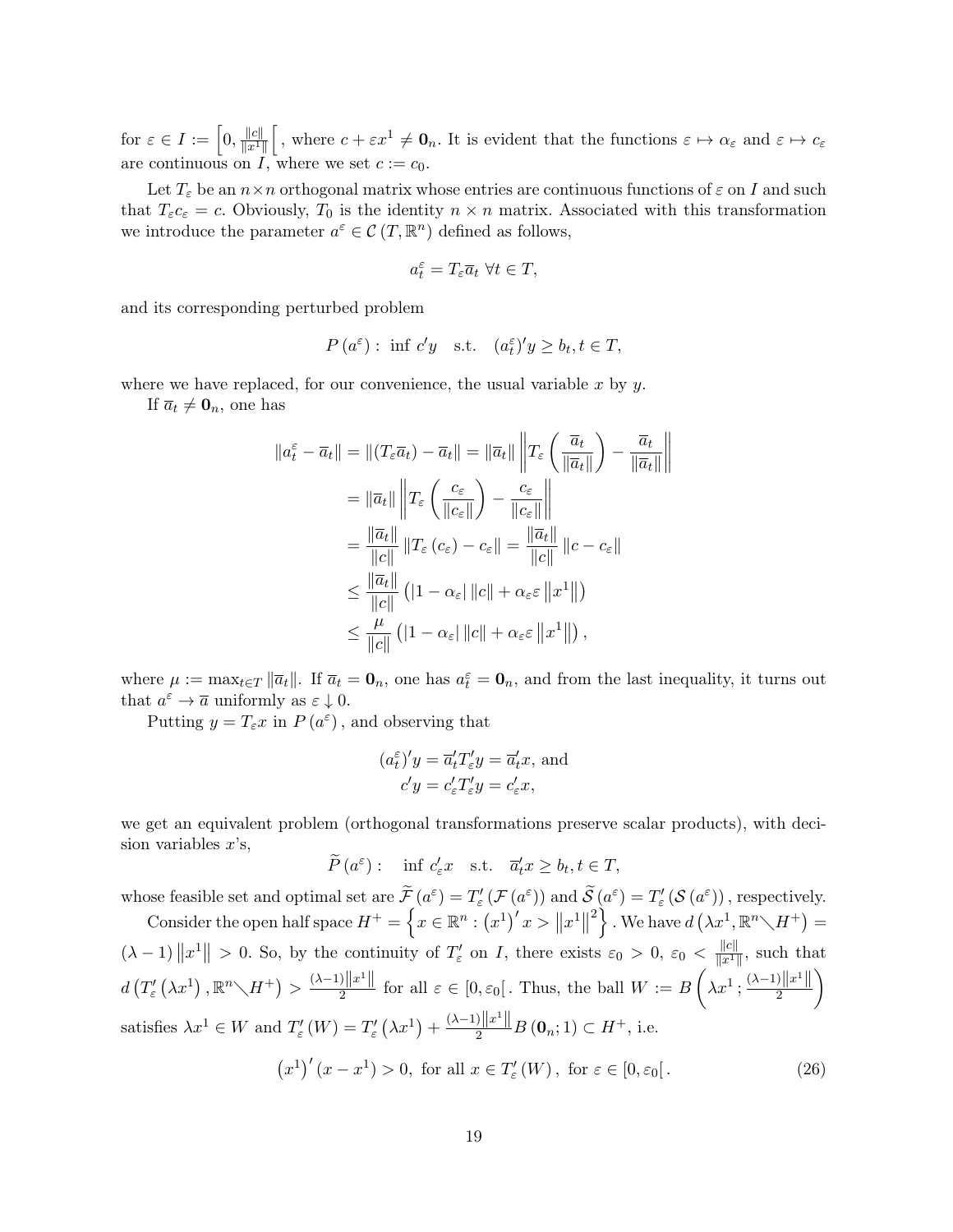If  $\widetilde{x} \in T'_{\varepsilon}(W) \cap \mathcal{F}(\overline{a})$ , from  $c'(x^1 - \widetilde{x}) \leq 0$  (as  $x^1 \in \mathcal{S}(\overline{a})$ ) and (26), one gets

$$
c'_{\varepsilon}(x^1 - \widetilde{x}) = \alpha_{\varepsilon}(c + \varepsilon x^1)'(x^1 - \widetilde{x})
$$
  
=  $\alpha_{\varepsilon} \left\{ c'(x^1 - \widetilde{x}) - \varepsilon (x^1)'(\widetilde{x} - x^1) \right\} < 0,$ 

which shows that  $\tilde{x}$  is not optimal for problem  $\tilde{P}(a^{\varepsilon})$ . So,  $T'_{\varepsilon}(W) \cap \tilde{S}(a^{\varepsilon}) = T'_{\varepsilon}(W) \cap S(a^{\varepsilon})) = \emptyset$ ,<br>i.e.  $W \cap S(a^{\varepsilon}) = \emptyset$ . On the other hand,  $W \cap S(\overline{a}) \neq \emptyset$  (remember that  $x^{\perp} \in W \cap S(\overline{$ i.e.  $W \cap \mathcal{S}(a^{\varepsilon}) = \emptyset$ . On the other hand,  $W \cap \mathcal{S}(\overline{a}) \neq \emptyset$  (remember that  $\lambda x^1 \in W \cap \mathcal{S}(\overline{a})$ ), and this contradicts the assumption that  $S_{\vert_{\text{dom }S}}$  is lower semicontinuous at  $\bar{a}$ .

The proof is complete.

Corollary 4.12. The following equivalence holds:  $\overline{a} \in \text{int } \mathcal{U}_S$  if and only if S is continuous on some neighborhood of  $\overline{a}$ .

## 5 Left-hand side vs. arbitrary perturbations

As already mentioned in the introduction, stability properties of a given (nominal) optimization problem depend on the type of allowed perturbations and, even in cases where some results are identical, the corresponding proofs may be quite different. In this section we compare two models for the same problem:

$$
\begin{aligned}\n\inf \quad & \overline{c}'x \\
\text{s.t.} \quad & \overline{a}'_t x \ge \overline{b}_t, \ t \in T,\n\end{aligned}
$$

where T is a compact Hausdorff topological space  $T, \bar{a} \in \mathcal{C}(T, \mathbb{R}^n), \bar{b} \in \mathcal{C}(T, \mathbb{R}),$  and  $\bar{c} \in$  $\mathbb{R}^n \setminus \{0_n\}$ . Model I (developed in this paper) considers left-hand side perturbations while Model II allows arbitrary perturbations of all the data, always preserving continuity of the coefficients with respect to the index  $t \in T$ . The parameters spaces are  $\Theta_1 = \mathcal{C}(T, \mathbb{R}^n)$ , and respectively,  $\Theta_2 = \mathcal{C}(T, \mathbb{R}^n) \times \mathcal{C}(T, \mathbb{R}) \times \mathbb{R}^n$ . This latter is equipped with the following metric:

$$
d\left(\left(a^1,b^1,c^1\right),\left(a^2,b^2,c^2\right)\right) := \max\left\{\left\|c^1-c^2\right\|,\ \max_{t\in\mathcal{T}}\left\|\left(a^1_t,b^1_t\right)-\left(a^2_t,b^2_t\right)\right\|\right\}.
$$

The sets  $\mathcal{U}_{\mathcal{F}}, \mathcal{B}_{\mathcal{F}}, \mathcal{U}_{\mathcal{S}}, \mathcal{B}_{\mathcal{S}},$  and the mappings  $\mathcal{F}, \mathcal{S} : \Theta_2 \rightrightarrows \mathbb{R}^n$  and  $v : \Theta_2 \to \mathbb{R} \cup {\pm \infty}$  are defined in an analogous manner for both models.

### 5.1 Stable properties

Regarding Model II, almost nothing can be said for the sets dom  $\mathcal{F}$ , dom  $\mathcal{S}$ ,  $\mathcal{B}_{\mathcal{F}}$  and  $\mathcal{U}_{\mathcal{F}}$  considered in Section 2. The only known relevant result is a characterization of int dom  $\mathcal{F}$ , see [9, Theorem 5.3.3(i)]:

$$
(\overline{a}, \overline{b}, \overline{c}) \in \text{int dom } \mathcal{F} \Leftrightarrow \text{SC holds.}
$$

The same characterization holds true for Model I whenever there exists  $t \in T$  such that  $\bar{b}_t > 0$ (Proposition 2.5 (B)). Let us observe that the interior of other sets of parameters (e.g., those providing bounded problems, inconsistent problems, etc.) has been characterized for Model II [9, Theorem 5.3.3] but not for Model I.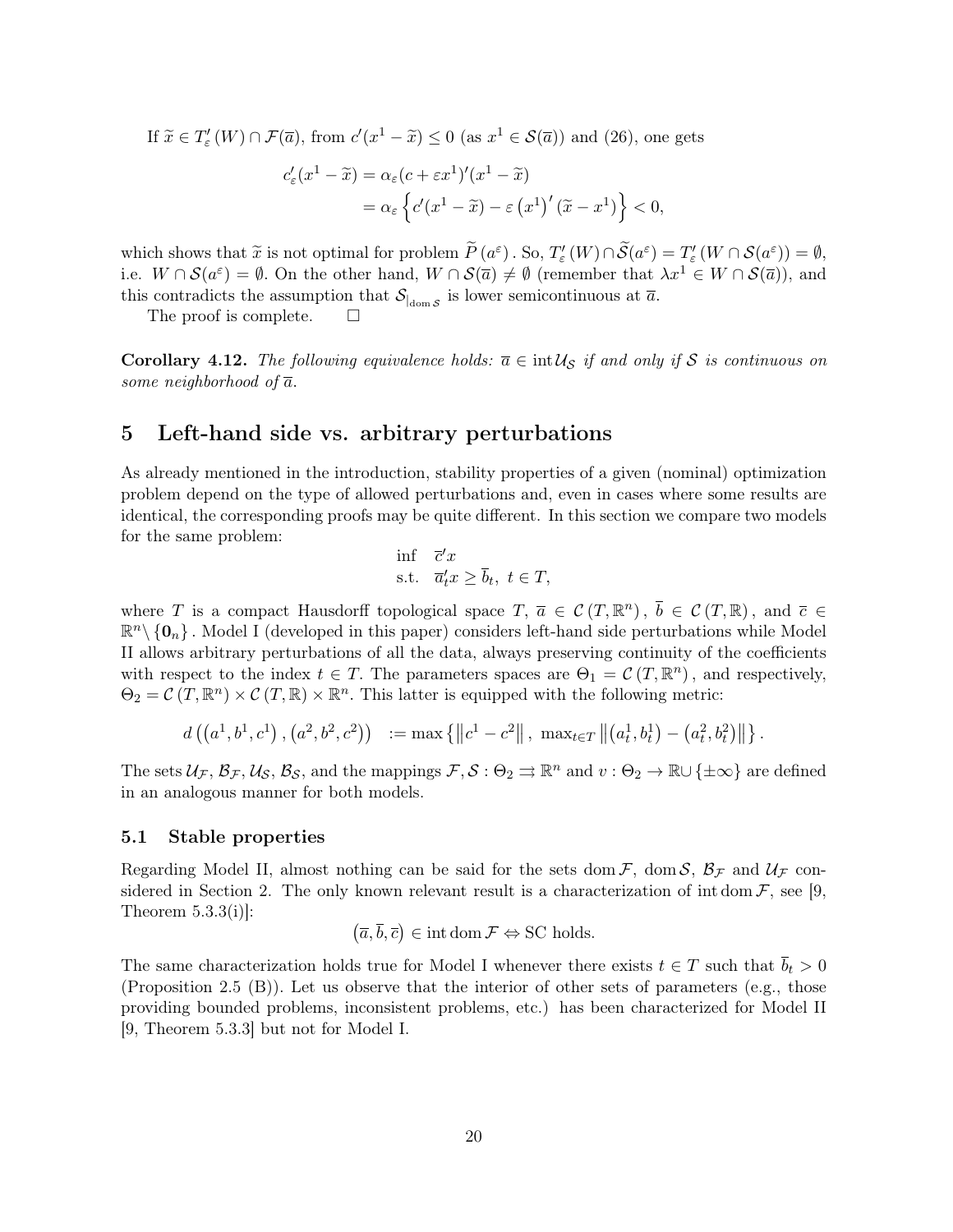#### 5.2 Stability of the feasible set

The characterization of the upper semicontinuity of  $\mathcal F$  is exactly the same for both models, but the argument is much more delicate for Model I (compare proofs of Theorem 3.6 and [6, Theorem 3.1] or [3, Theorem 2.1(b)], for Models I and II, respectively).

For Model II, lower semicontinuity of  $\mathcal F$  is equivalent to a long list of properties, e.g.,  $(\overline{a}, \overline{b}, \overline{c}) \in \text{int dom}\,\mathcal{F}, \text{SC or full dimension of } \mathcal{F}(\overline{a}, \overline{b}, \overline{c})$  ([8, Theorem 6.9] extends and improves  $[6,$  Theorem 4.1 and  $[3,$  Theorem 2.1(c)]). For Model I, however, the situation is much more complicated: according to Proposition 3.2, if F is lsc at  $\overline{a} \in \text{int dom }\mathcal{F}$  and  $\mathcal{F}(\overline{a}) \neq \{0_n\}$ , then  $\bar{a}$  satisfies SC. Fortunately, the weaker property that  $\mathcal{F}_{\text{dom } \mathcal{F}}$  is lsc at  $\bar{a}$  in Model II has a neat characterization whenever  $(\bar{a}_t, \bar{b}_t) \neq \mathbf{0}_{n+1}$  for all  $t \in T : \dim \mathcal{F}(\bar{a}) \in \{0, n\}$  [5, Theorem 2.9].

### 5.3 Stability of the optimal set

Classical results on Model II establish that, given  $(\bar{a}, \bar{b}, \bar{c}) \in \text{dom } S$ , the following statements hold:

- 1. S is closed graph at  $(\overline{a}, \overline{b}, \overline{c}) \Leftrightarrow$  either F is lsc at  $(\overline{a}, \overline{b}, \overline{c})$  or  $\mathcal{F}(\overline{a}, \overline{b}, \overline{c}) = \mathcal{S}(\overline{a}, \overline{b}, \overline{c})$  [6, Theorem 3.2];
- 2. let  $(\overline{a}, \overline{b}, \overline{c})$  such that  $\mathcal{F}(\overline{a}, \overline{b}, \overline{c})$  does not contain lines. Then, S is lsc at  $(\overline{a}, \overline{b}, \overline{c}) \Leftrightarrow \mathcal{F}$  is lsc at  $(\overline{a}, \overline{b}, \overline{c})$  and  $(\overline{a}, \overline{b}, \overline{c}) \in \mathcal{U}_{\mathcal{S}}$  [6, Theorem 4.2];
- 3. if S is usc at  $(\bar{a}, \bar{b}, \bar{c})$ , then S is closed graph at  $(\bar{a}, \bar{b}, \bar{c})$ . The converse is true whenever  $(\overline{a}, \overline{b}, \overline{c}) \in \mathcal{B}_{\mathcal{S}}$  [6, Theorem 3.3].

The corresponding results for Model I are less neat:

- 1. S is closed graph at  $\overline{a}$  whenever either v is usc at  $\overline{a} \in v^{-1}(\mathbb{R})$  or  $\mathcal{F}(\overline{a}) = \mathcal{S}(\overline{a})$  (Proposition 4.2);
- 2. S is lsc at  $\overline{a} \Rightarrow \overline{a} \in \mathcal{U}_{\mathcal{S}}$  (from Theorem 4.11);
- 3. If  $\overline{a} \in \mathcal{B}_{\mathcal{S}} \cap \text{int dom }\mathcal{F}$  and  $b_t > 0$  for some  $t \in \mathcal{T}$ , then  $\mathcal{S}$  is usc at  $\overline{a}$  (Proposition 4.9).

#### 5.4 Stability of the optimal value

To the authors' knowledge, the unique work dealing with stability of the optimal value for Model II is [3, Section 3], which actually deals with the stability of  $v \mid_{v^{-1}(\mathbb{R})}$ , while Proposition 4.1, Proposition 4.4 and Theorem 4.6, on Model I, relate to the value function  $v$ . So, no direct comparison is possible.

# References

- [1] Beer, G., Topologies on Closed and Closed Convex Sets, Kluwer, Dordrecht, 1993.
- [2] BANK, B., GUDDAT, J., KLATTE, D., KUMMER, B., TAMMER, K., Non-Linear Parametric Optimization, Birkhauser, Basel, 1983.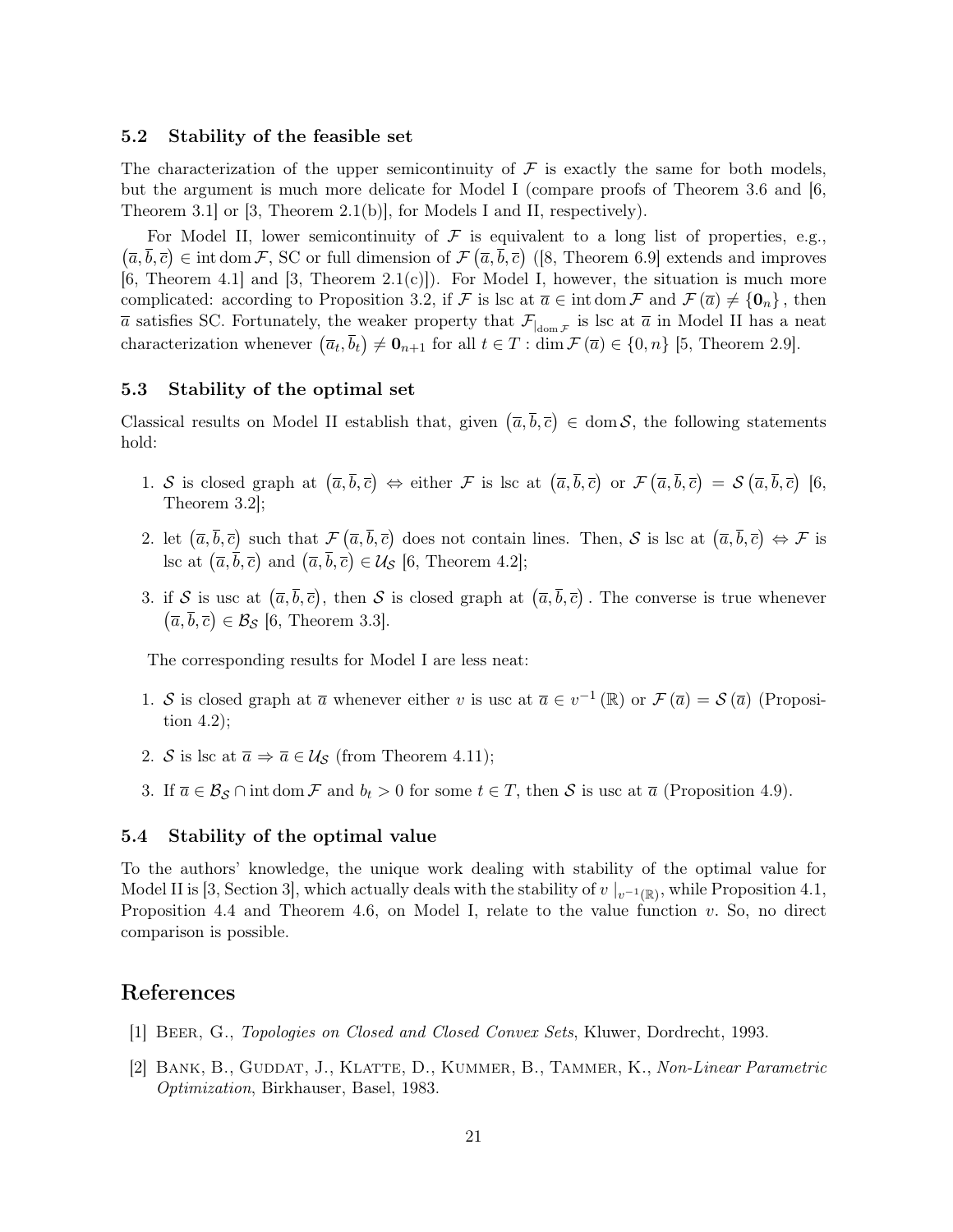- [3] Brosowski, B., Parametric semi-infinite linear programming I. Continuity of the feasible set and the optimal value, Math. Program. Study 21 (1984), 18–42.
- [4] Canovas, M.J., Lopez, M.A., Parra, J., Todorov, M.I., Stability and well-posedness in linear semi-infinite programming, SIAM J. Optim. 10 (1999), 82–98.
- [5] Daniilidis, A., Goberna, M.-A., Lopez, M.A., Lucchetti, R., Lower semicontinuity of the solution set mapping of linear systems relative to their domains, Set-Valued Var. Anal. 21 (2013), 67–92.
- [6] Fischer, T., Contributions to semi-infinite linear optimization. Meth. Verf. Math. Phys. 27 (1983), 175–199.
- [7] Goberna, M.-A., Gonzalez, E., Martinez-Legaz, J.E., Todorov, M.I., Motzkin decomposition of closed convex sets, J. Math. Anal. Appl.  $364$  (2010), 209–221.
- [8] Goberna, M.-A., Lopez, M.A., Linear Semi-Infinite Optimization, Wiley, Chichester, England, 1998.
- [9] Goberna, M.-A., Lopez, M.A., Post-Optimal Analysis in Linear Semi-Infinite Optimization, Springer Briefs, Springer, NY, 2014.
- [10] GOBERNA, M.-A., LOPEZ, M.A., TODOROV, M.I., On the stability of the feasible set in linear optimization, Set-Valued Anal. 9 (2001), 75–99.
- [11] Helbig, S., Todorov, M.I., Unicity results for general linear semi-infinite optimization problems using a new concept of active constraints. Appl. Math. Optim. 38 (1998), 21–43.
- [12] LUCCHETTI, R., Convexity and Well-Posed Problems, CMS Books in Mathematics, Springer (2006)
- [13] LUCCHETTI, R., RADRIZZANI, P., VILLA, S., Generic well posedness in Linear Programming, Pac. J. Optim. 4 (2008), 513–525.
- [14] Rockafellar, R.T., Convex Analysis, Princeton U.P., Princeton, 1970.

Aris Daniilidis

Blanco Encalada 2120, piso 5, Universidad de Chile

—————————————————

E-mail: arisd@dim.uchile.cl

http://www.dim.uchile.cl/~arisd

Research supported by the grants:

BASAL PFB-03 (Chile), FONDECYT 1130176 (Chile) and MTM2011-29064-C03-01 (Spain).

Miguel A. Goberna & Marco A. López

DIM–CMM, UMI CNRS 2807